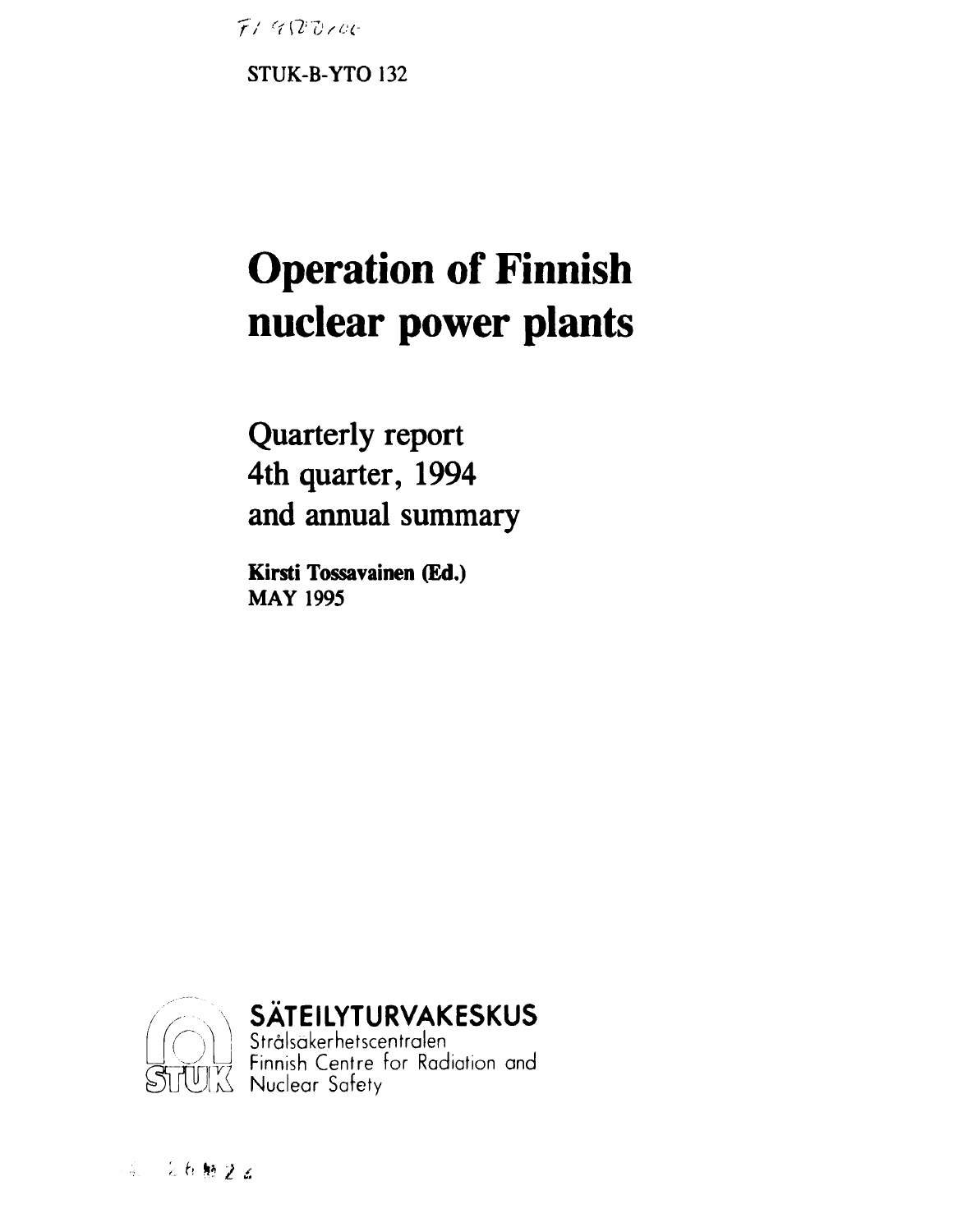STUK-B-YTO 132 MAY 1995

# **Operation of Finnish nuclear power plants**

**Quarterly report 4th quarter, 1994 and annual summary** 

**Kirsti Tossavainen (Ed.)**  Nuclear Safety Department

**FINNISH CENTRE FOR RADIATiON AND NUCLEAR SAFETY P.O.BOX 14, FIN-00881 HELSINKI FINLAND Tel. +358 0 759881**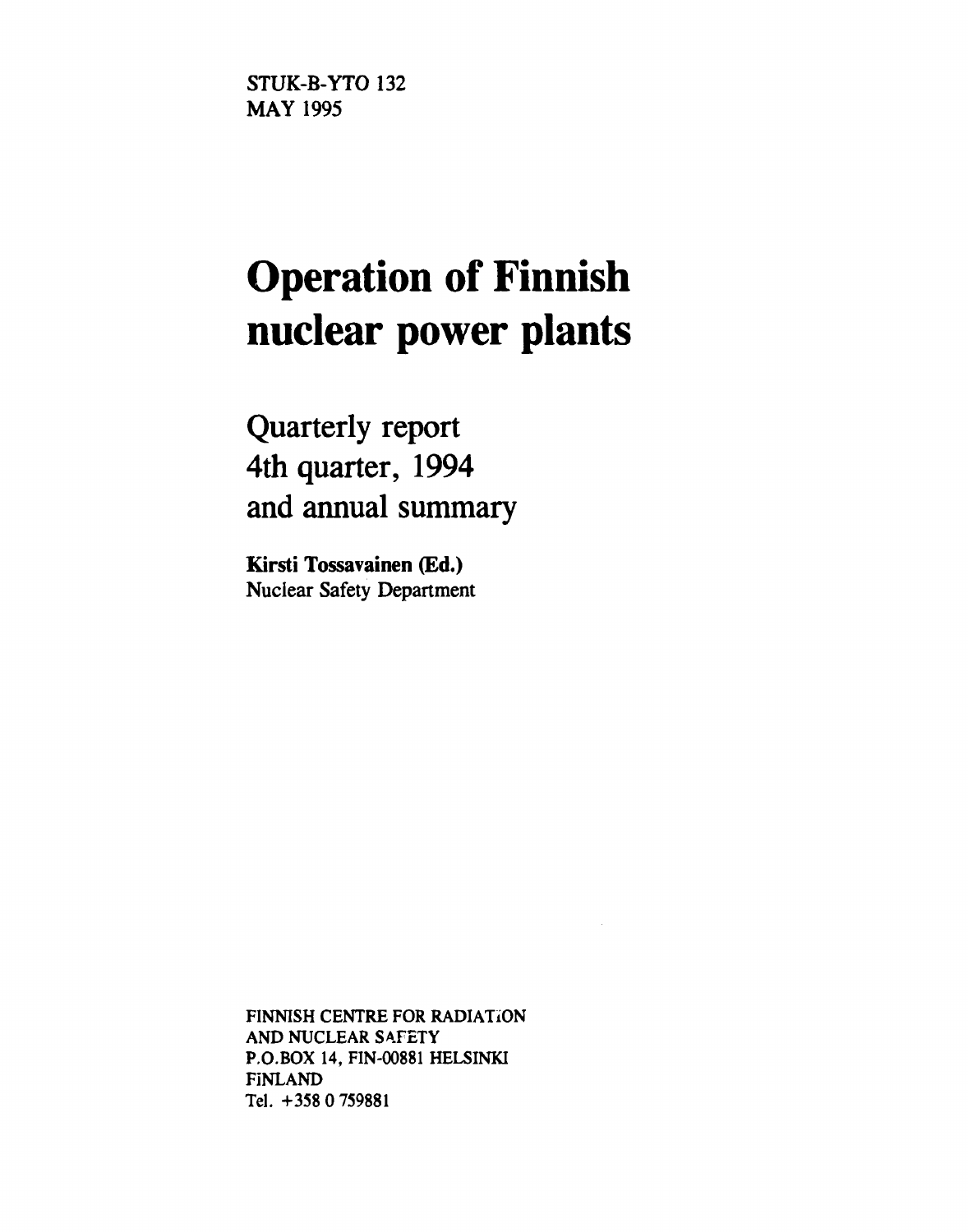**Translation. Original text in Finnish.** 

 $\mathcal{L}^{\text{max}}_{\text{max}}$  and  $\mathcal{L}^{\text{max}}_{\text{max}}$ 

 $\sim 10^{-11}$ 

 $\mathcal{L}_{\text{max}}$  .

**ISBN 951-712-045-1 ISSN 0781-2884** 

**Painatuskeskus Oy Helsinki 1995**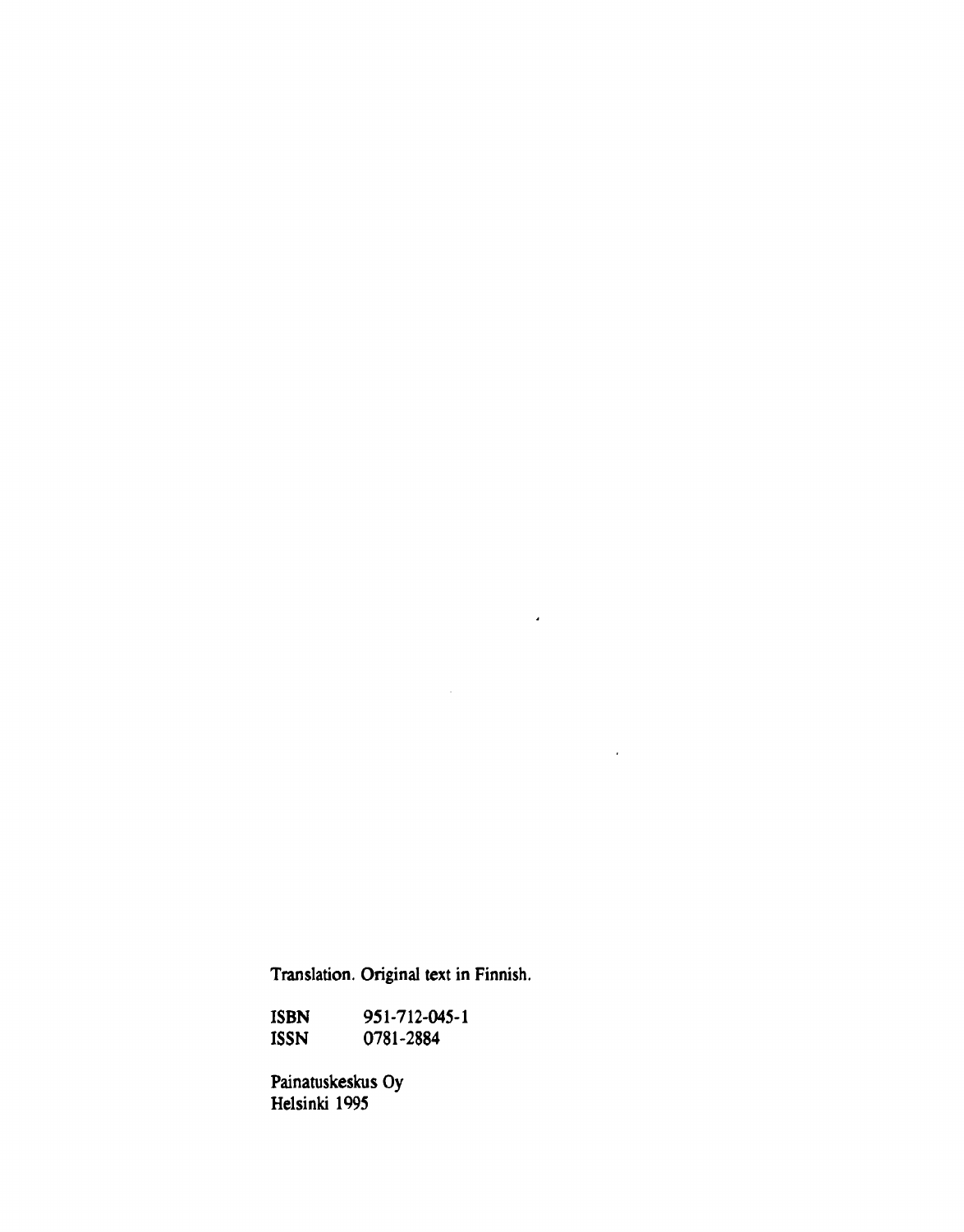*TOSSAVAINEN, Kirsti (ed). Operation of Finnish Nuclear Power Plants. Quarterly Report, 4th quarter, 1994 and annual summary. STUK-B-YTO132. Helsinki 1995, 24 pp. + apps. 1pp.* 

| ISBN        | 951-712-045-1 |
|-------------|---------------|
| <b>ISSN</b> | 0781-2884     |

**Keywords** PWR type reactor, BWR type reactor, NPP operating experience

### **ABSTRACT**

Quarterly Reports on the operation of Finnish nuclear power plants describe nuclear and radiation safety related events and observations which the Finnish Centre for Radiation and Nuclear Safety (STUK) considers safety significant. Safety improvements at the plants and general matters relaung to die use of nuclear energy are also reported. A summary of the radiation safety of plant personnel and of the environment, and tabulated data on the plants' production and load factors are also given.

The plant units were in power operation die whole last quarter, with die exception of a reactor scram at Loviisa 1. The load factor average of all Finnish plant units was 100.2%. The annual average was 90.0%.

All events in the fourth annual quarter were assigned level 0 (no safety significance) on the international INES scale. Four events in 1994 were classified level 1 (an anomaly).

The Finnish Centre for Radiation and Nuclear Safety in December approved Imatran Voima Oy's application to extend die operation of die reactor pressure vessel of Loviisa 2 until die annual maintenance outage of 2010. During this quarter, a batch of spent fuel from Loviisa power plant was transported to Russia.

Occupational doses and radioactive releases off-site were below audiorised limits. Only such quantities of plant-based radioactive materials were measurable in samples collected around die plants as have no bearing on die radiation exposure of die population.

This report includes a summary of all die items described in die Quarterly Reports of 1994.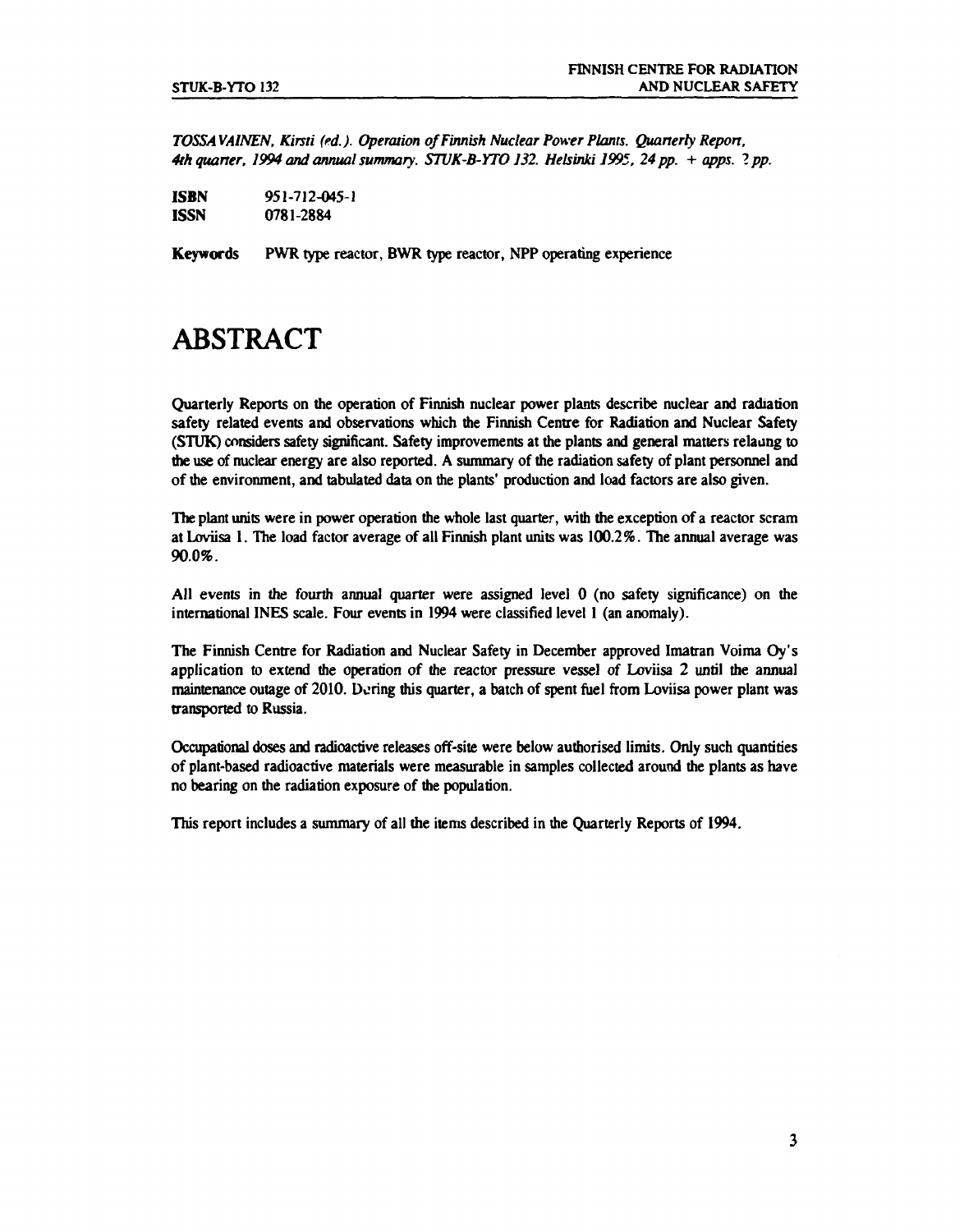## **CONTENTS**

#### **ABSTRACT**

| $\mathbf{r}$ |               | <b>INTRODUCTION</b>                                                             | 5            |
|--------------|---------------|---------------------------------------------------------------------------------|--------------|
| 2            |               | OPERATION OF NUCLEAR POWER PLANTS IN OCTOBER-DECEMBER 1994                      | 6            |
|              | 2.1           | Production data                                                                 | 6            |
|              | $2.2^{\circ}$ | Reactor scram at Loviisa 1                                                      | 10           |
| 3            |               | <b>EVENTS AND OBSERVATIONS</b>                                                  | 11           |
|              | Loviisa 1     |                                                                                 | $\mathbf{H}$ |
|              | 3.1           | Spurious functioning of steam generator level controller                        | $\mathbf{1}$ |
|              |               | Loviisa 2                                                                       |              |
|              |               | No reportable events                                                            | 11           |
|              | <b>TVO I</b>  |                                                                                 | 12           |
|              | 3.2           | Nuclear fuel cladding leak                                                      | 12           |
|              | <b>TVO II</b> |                                                                                 | 13           |
|              | 3.3           | Radioactive mixture of resin and water escaped into two rooms                   | 13           |
| 4            |               | <b>RADIATION SAFETY</b>                                                         | 14           |
|              | 4.1           | Limitation of exposure                                                          | 14           |
|              | 4.2           | Occupational exposure                                                           | 14           |
|              | 4.3           | Radioactive releases and population exposure                                    | 14           |
|              | 4.4           | Environmental monitoring                                                        | 17           |
| 5            |               | SAFETY IMPROVEMENTS AT NUCLEAR POWER PLANTS                                     | 18           |
| 6            |               | OTHER MATTERS RELATING TO THE USE OF NUCLEAR ENERGY                             | 19           |
|              | 6.1           | Operation of Loviisa 2 reactor pressure vessel extended                         | 19           |
|              | 6.2           | Transportation of spent nuclear fuel from Loviisa nuclear power plant to Russia | 20           |
|              | 6.3           | <b>Regulations</b>                                                              | 20           |
| 7            |               | <b>ANNUAL SUMMARY 1994</b>                                                      | 21           |
|              | Appendix 1:   | Regulatory control of nuclear facilities                                        | 25           |
|              | Appendix 2:   | Plant data                                                                      | 26           |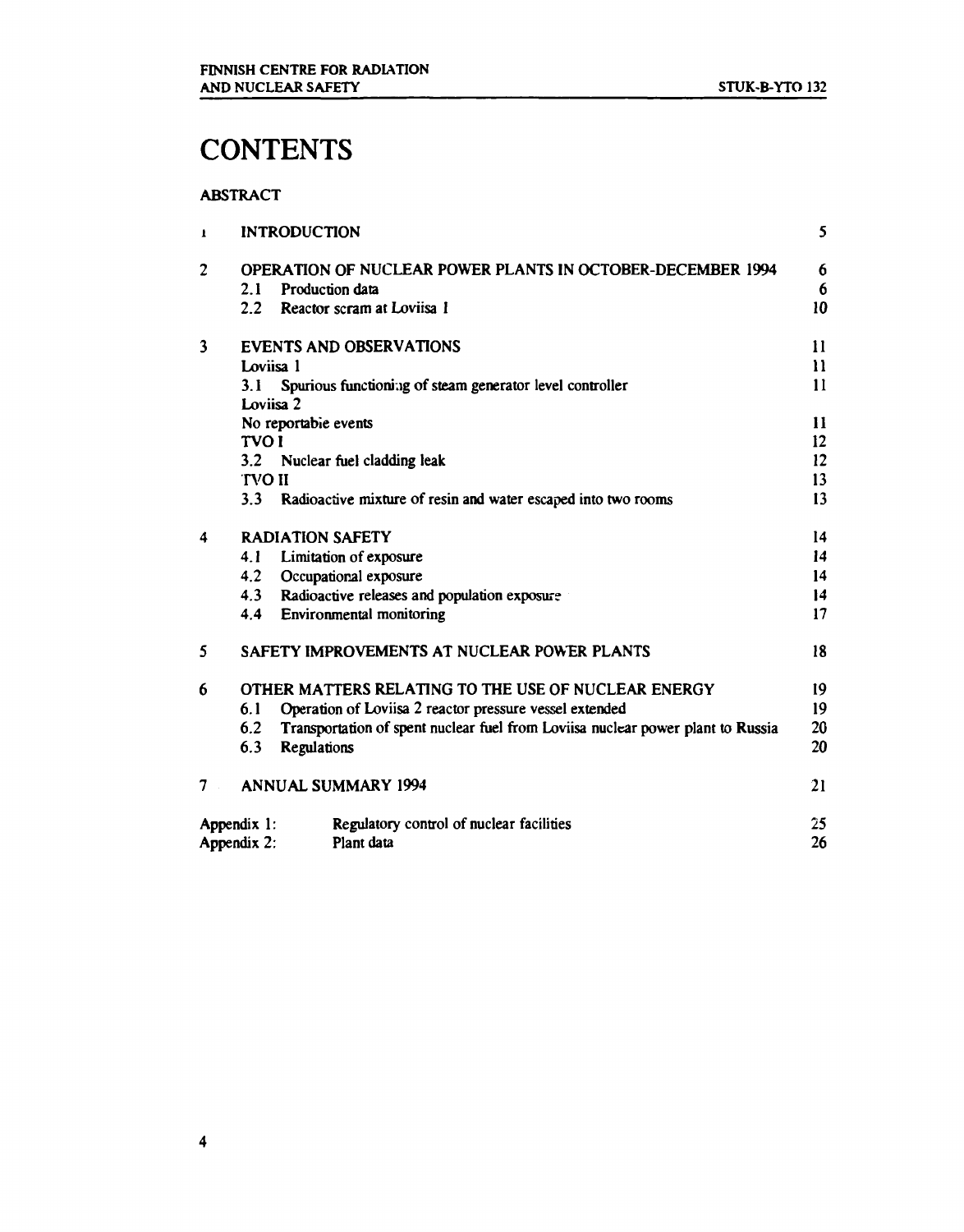### **1 INTRODUCTION**

**According to the Nuclear Energy Act (990/87), regulatory control of the use of nuclear energy rests with STUK. The Centre's functions also include regulatory control of physical protection and of emergency preparedness, and nuclear material safeguards. The scope of nuclear power plant regulatory control and inspections is given in Appendix 1 and general information about the plants in Appendix 2.** 

**The Finnish Centre for Radiation and Nuclear Safety publishes quarterly a report on the operation of Finnish nuclear power plants. The report describes plant events and observations during each quarter, gives tabulated data on the** 

**plants' production and availability factors and summarises the radiation safety of plant personnel and the environment. Safety improvements at the plants and general matters relating to the use cf nuclear energy are also reported. The fourth Quarterly Report contains a summary of information reported earlier in the year.** 

**The Report is based on information submitted to the Centre by the utilities and on the Centre's observations during its regulatory activities. The events described in the report are classified on the International Nuclear Event Scale (INES).**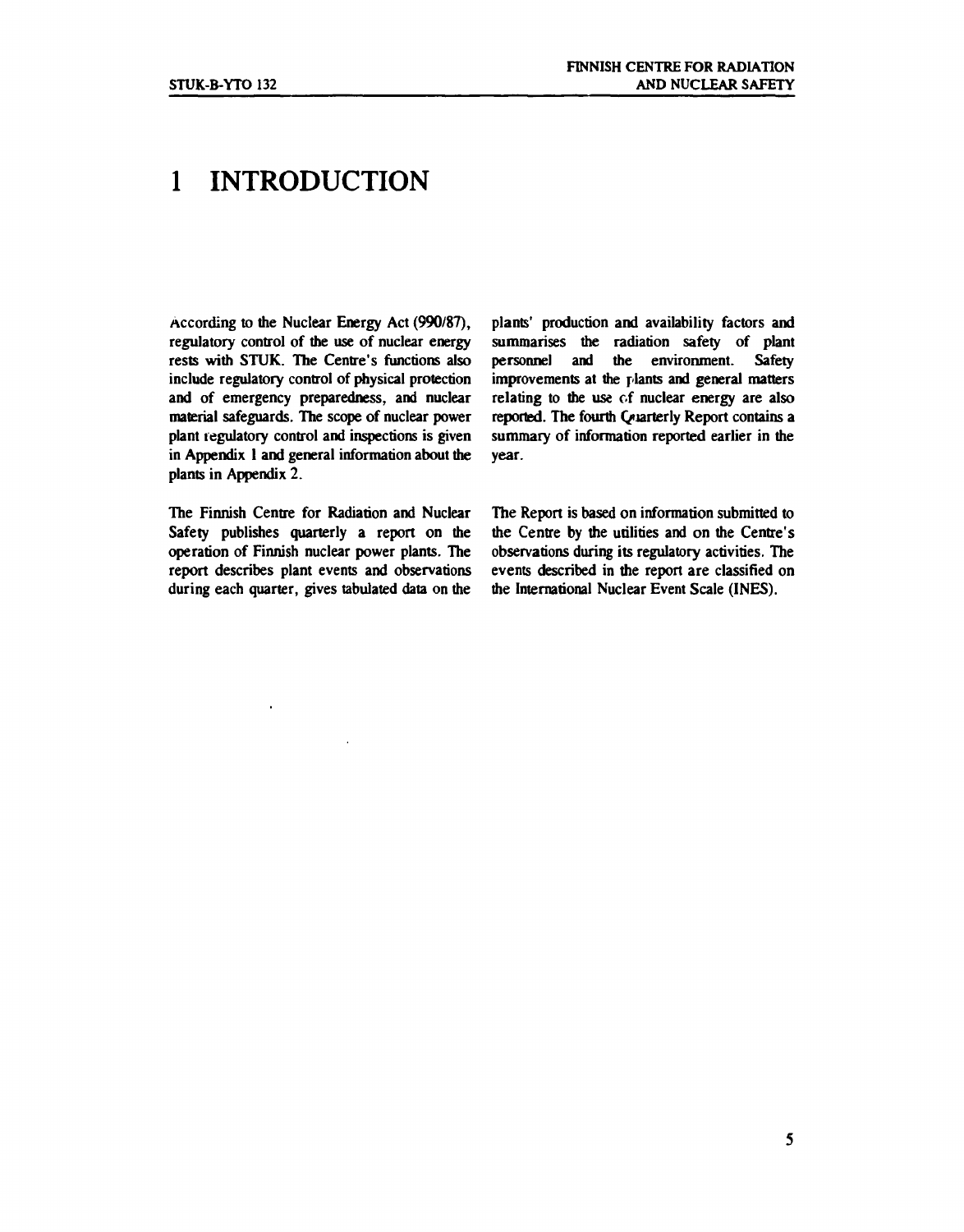### **2 OPERATION OF NUCLEAR POWER PLANTS IN OCTOBER-DECEMBER 1994**

*The Finnish nuclear power plants were in power operation in the fourth quarter of1994, with the exception of a reactor scram at Loviisa 1.* 

**2.1 Production data** Detailed production and availability figures are given in Tables I and II.

Nuclear's share of total electricity production in Power diagrams describing electricity generation the plant units was  $100.2$  %. reductions are given in Figs  $1 - 4$ .

Finland was 29,8 %. The load factor average of at each plant unit and the causes of power

*Table 1. Plan; unit electricity production and availability.* 

|               |                                  | <b>Electricity production</b><br>(gross, TWh)                                                                    |                                  | <b>Availability</b><br>factor $(\%)$ |                                  | Load<br>factor $(\%)$           |  |
|---------------|----------------------------------|------------------------------------------------------------------------------------------------------------------|----------------------------------|--------------------------------------|----------------------------------|---------------------------------|--|
|               | <b>Fourth</b><br>quarter<br>1994 | As of be-<br>ginning<br>of 1994                                                                                  | <b>Fourth</b><br>quarter<br>1994 | As of be-<br>ginning<br>of 1994      | <b>Fourth</b><br>quarter<br>1994 | As of be-<br>ginning<br>of 1994 |  |
| Loviisa l     | 1.01                             | 3.68                                                                                                             | 99.7                             | 91.9                                 | 98.3                             | 90.3                            |  |
| Loviisa 2     | 1.04                             | 3.30                                                                                                             | 100.0                            | 81.6                                 | 101.0                            | 80.9                            |  |
| TVO I         | 1.63                             | 6.21                                                                                                             | 100.0                            | 96.9                                 | 100.7                            | 96.4                            |  |
| <b>TVO II</b> | 1.63                             | 5.95                                                                                                             | 100.0                            | 92.8                                 | 100.7                            | 92.4                            |  |
|               |                                  |                                                                                                                  | generator synchronized (h)       |                                      | $.100\%$                         |                                 |  |
|               | Availability factor $=$          |                                                                                                                  | calendar time (h)                |                                      |                                  |                                 |  |
|               |                                  | Load factor $=$ $\frac{1}{\sqrt{2\pi}}\frac{1}{\sqrt{2\pi}}$ production<br>rated power $\cdot$ calendar time (h) |                                  | .100~%                               |                                  |                                 |  |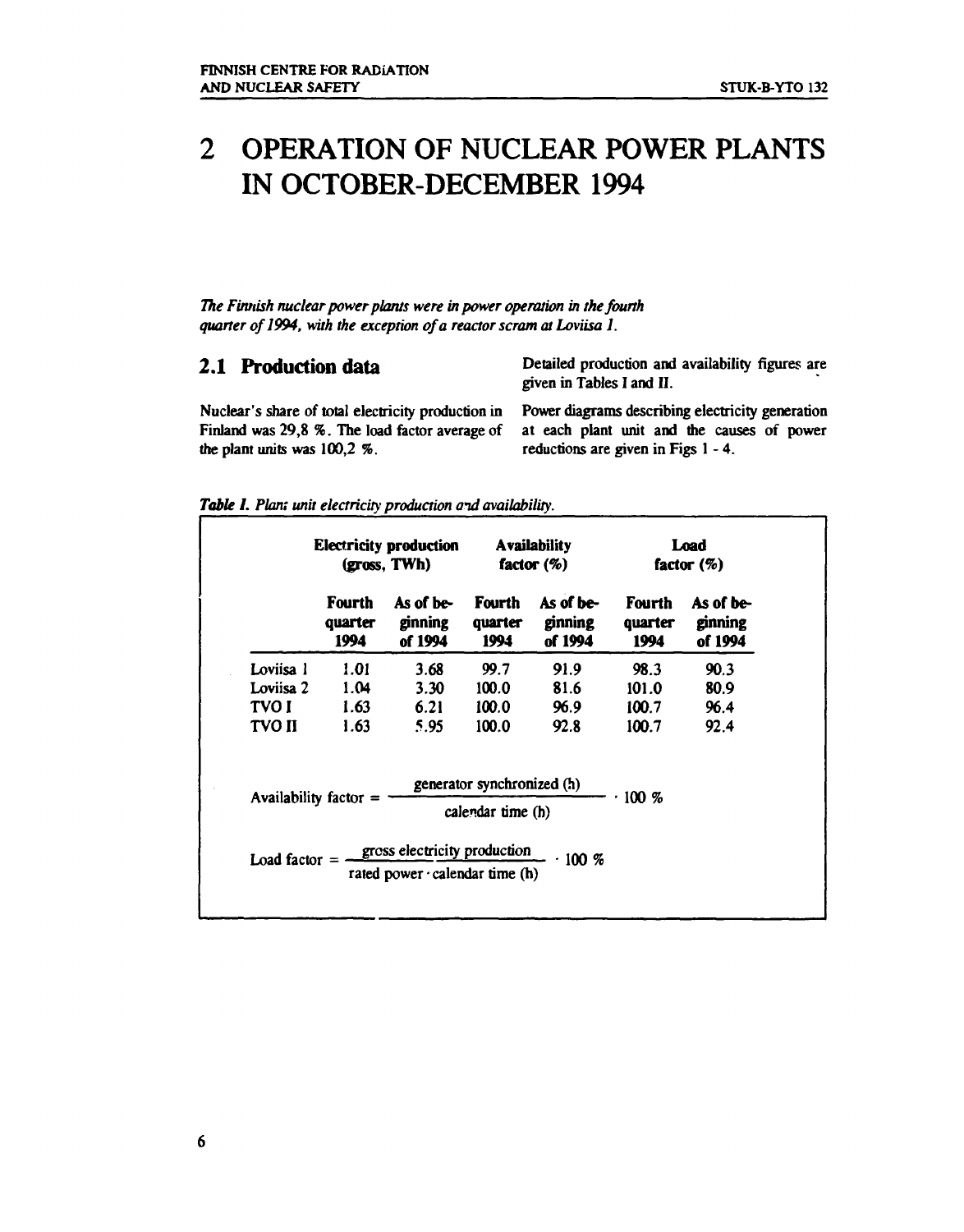|                                                                    | <b>Fourth</b><br>quarter<br>1994 | 1994 | 1993 | 1992 |
|--------------------------------------------------------------------|----------------------------------|------|------|------|
| Nuclear electricity production<br>$(\text{net}, \text{TWh})^2$     | 5.1                              | 18.3 | 18.8 | 18.2 |
| Total electricity production<br>in Finland (net, TWh) <sup>2</sup> | 17.1                             | 62.1 | 58.1 | 54.7 |
| Nuclear's share of total<br>electricity production $(\%)$          | 29.8                             | 29.5 | 32.3 | 33.3 |
| Load factor averages<br>of Finnish plant units $(\%)$              | 100.2                            | 90.0 | 92.8 | 89.2 |

*Table II. Nuclear energy in Finnish electricity production.*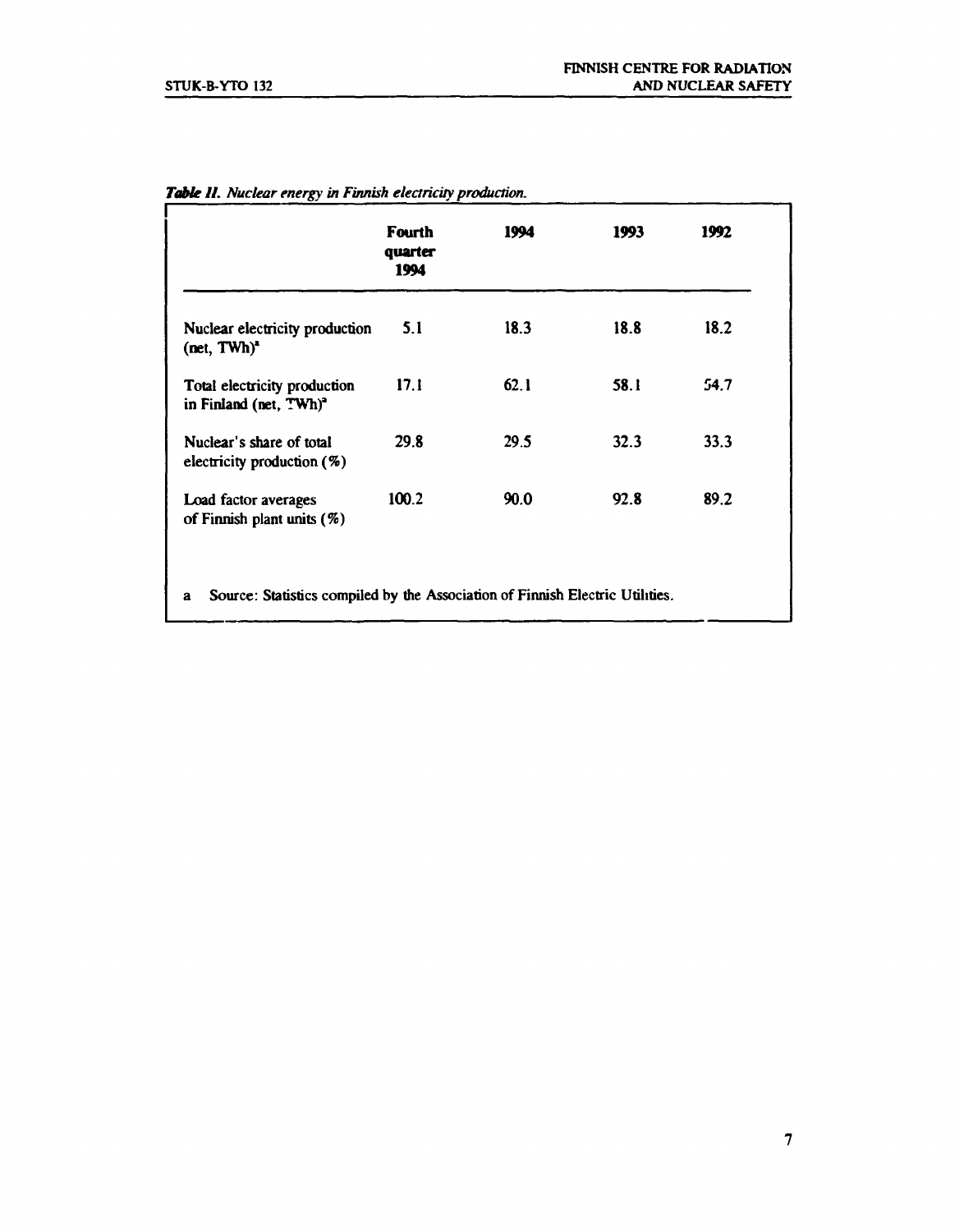

 $\boldsymbol{4}$ 

Fig 1. Daily average gross power of Loviisa 1 in October - December 1994.

- Bearings of one of two generators were repaired,  $\mathbf{I}$ the reactor at 51% power.
- $\mathbf{2}$ Reactor scram (see ch. 2.2).
- $\mathbf{3}$ The output of one of two turbines decreased due to a turbine wall temperature measuring device malfunction. One main circulation pump was

stopped to repair a signal line leak, the reactor was at 69% power.

The output of one of two generators was reduced to replace a main condensate pump motor, the reactor at 41% power.



3.

Fig 2. Daily average gross power of Loviisa 2 in October - December 1994.

- Start-up from amual maintenance outage (STUK- $\mathbf{1}$ B-YTO 128, 1994).
- $\overline{2}$ One of two turbines tripped in consequence of an auxiliary condensate automatic controller

malfunction, the reactor to 61% power.

One of two turbines tripped while the automatic voltage control of its generator was being switched off, the reactor to 54% power.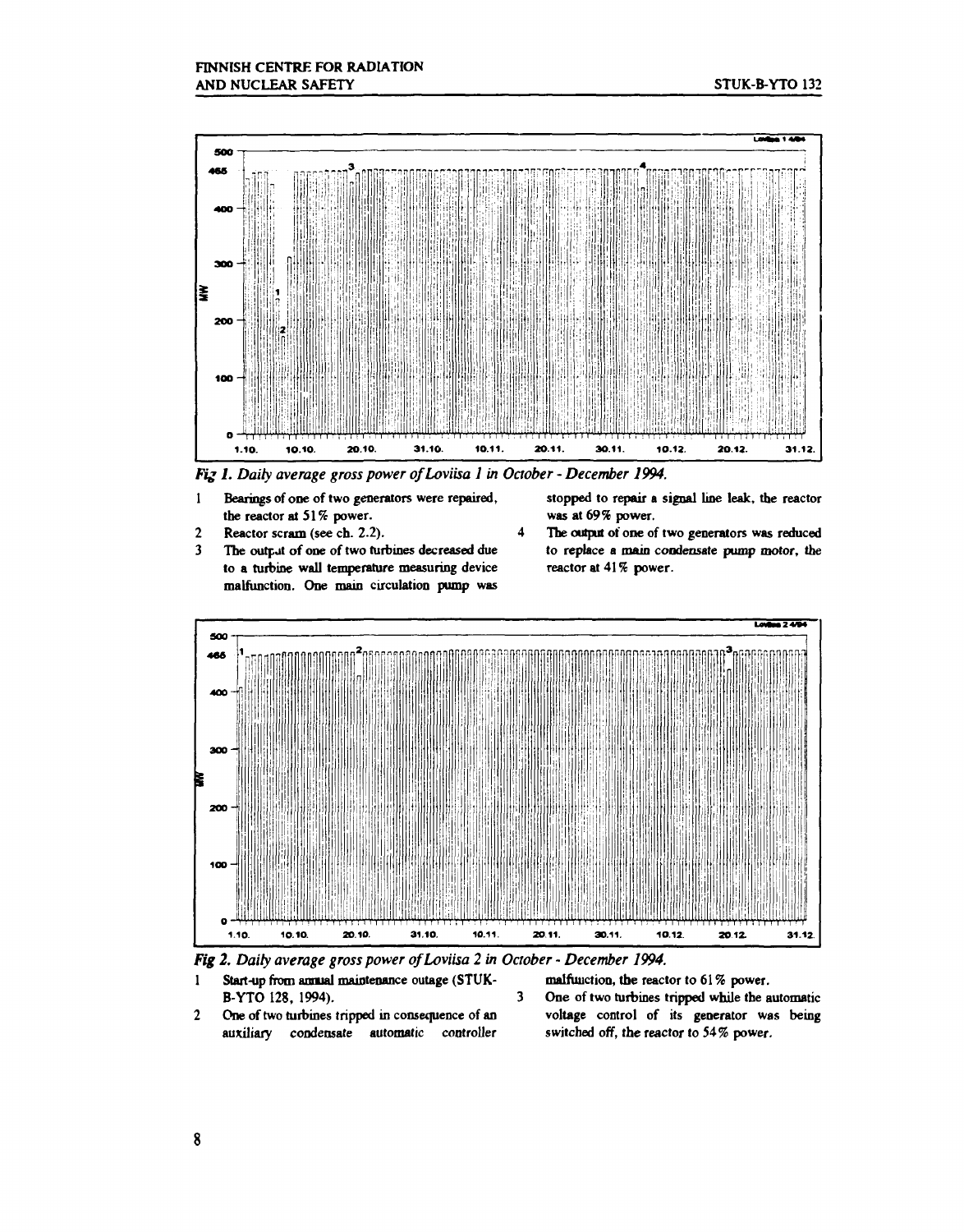

 $\overline{\mathbf{3}}$ 

Fig 3. Daily average gross power of TVO I in October - December 1994.

- $\mathbf{1}$ Periodic tests and reactor stability measurements, the reactor minimum power was 62%.
- $\overline{2}$ One main circulation pump tripped, the reactor minimum power was 72%.
- Periodic tests and reactor stability measurements, the reactor minimum power was 60%.





Periodic tests, the reactor at 70% power.  $\mathbf{1}$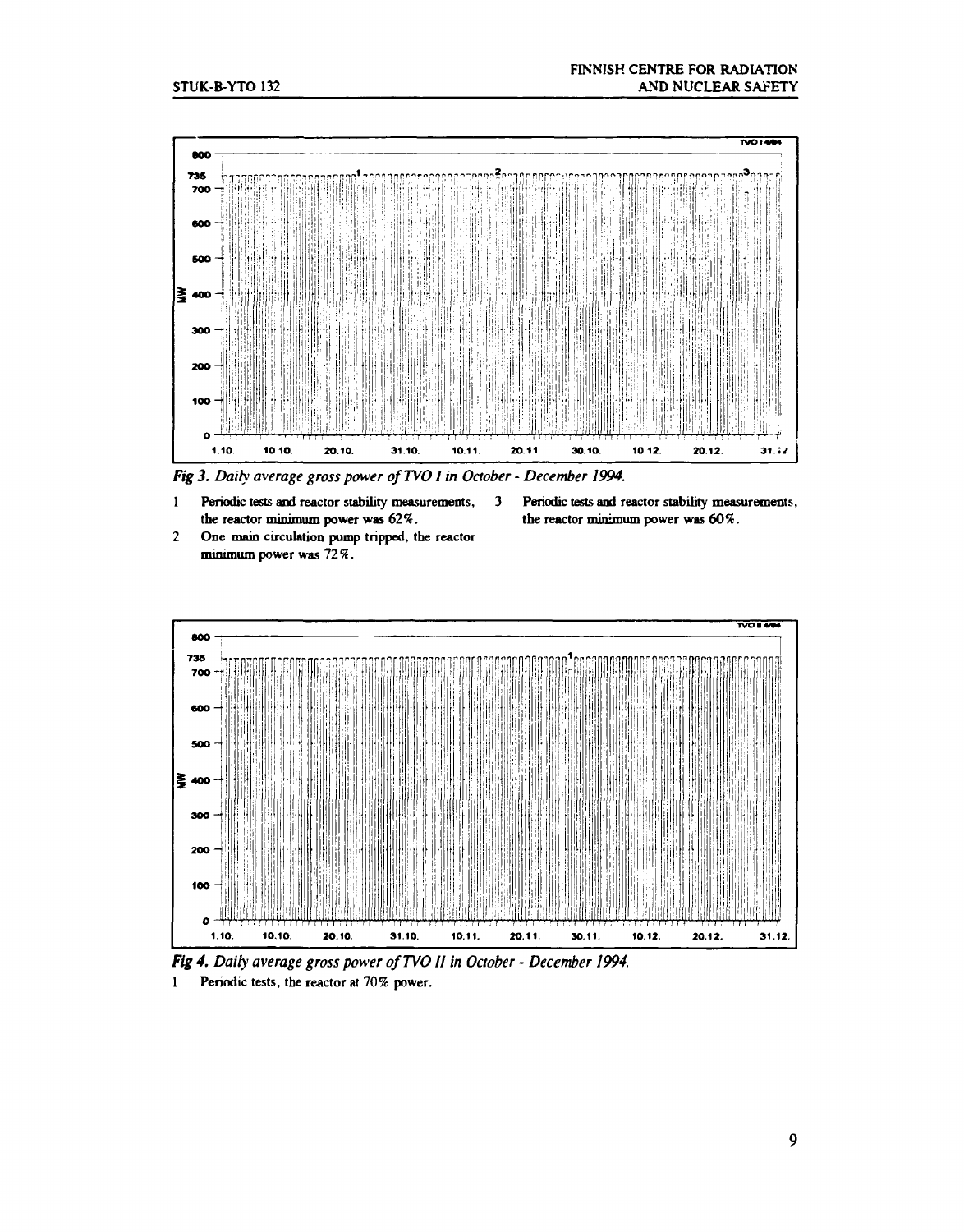#### **2.2 Reactor scram at Loviisa 1**

**A reactor scram occurred at Loviisa 1 on 7 October, 1994. The bearings of one of two generators had been repaired and the reactor was at about 51% power. At the same time, other repairs had been carried out in the same section of the turbine plant due to which i.a. highpressure pre-heaters had been removed from**  service. These pre-heaters heat up the feedwater **which is fed into the steam generators. An error was made when returning the pre-heaters into**  **service after repair. A pressure decrease in the collector pipeline downstream of the feedwater pumps followed, stopping the operating pumps. When the operator noticed this, he shut down the reactor by pushing the scram button. An automatic reactor scram would have occurred somewhat later.** 

**The plant unit's other generator was synchronised with the national grid the same day and the generator under repair on 8 October, 1994.**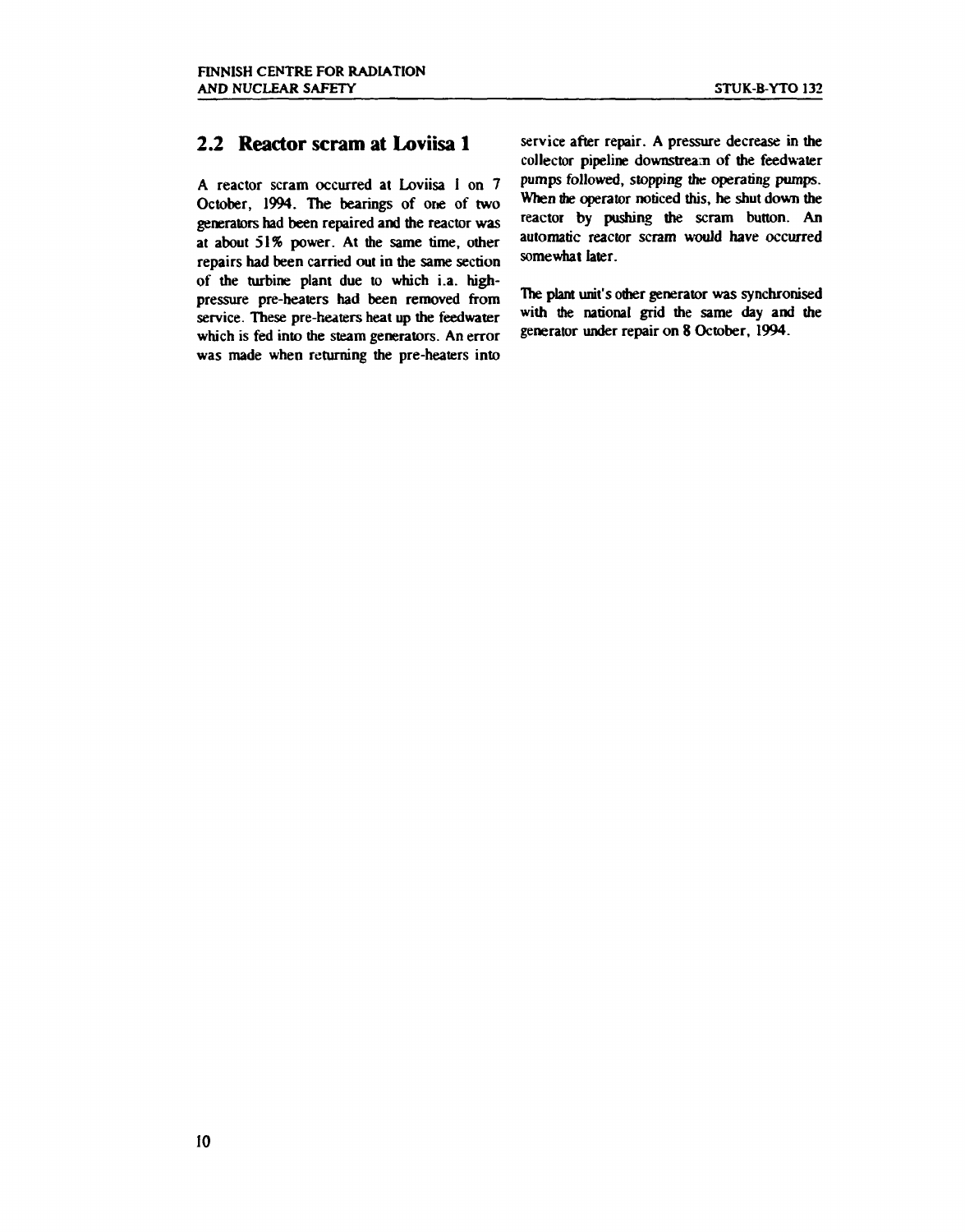### **3 EVENTS AND OBSERVATIONS**

#### **Loviisa l**

*In the last quarter of 1994, a steam generator level controller malfunction occurred. The event was classified level 0 on the international INES scale.* 

#### **3.1 Spurious functioning of steam generator level controller**

**A transient occurred at Loviisa 1 on 24 November, 1994 during which one steam generator's level decreased because of a level controller failure. The failure closed a control valve in a line feeding water to the steam generator, ending supply of water to the steam generator.** 

**Both Loviisa plant units have six steam generators which utilize primary circuit heat in converting secondary circuit feedwater to steam. This steam is then directed to turbines. The steam generators also remove decay heat generated after reactor shutdown. Supply of feedwater to the steam generators is important for maintaining heat transfer from the primary to the secondary circuit. If feedwater is depleted, steam generator water level decreases, exposing heat transfer pipes. This reduces tne heat transfer capability of the steam generator. To avoid such a situation, one of two emergency make-up pumps starts immediately if the water level decreases, and supplies make-up water to the steam generator. The start-signal is provided by the pump's own automatic system. If the water level further decreases, the plant protection system sends a start signal to the other make-up water pump. The system also sends a new signal to the pump** 

#### **Loviisa 2**

*There were no reportable events at Loviisa 2 in the last quarter of 1994.* 

**which already received a signal to start, in case the pump was not started by its own automatic system.** 

**The fact that die signal which starts both makeup water pumps took effect only after about oneand-a-half minutes later man required by the water level was due to a level transmitter failure. One of the two pumps had already been started by its own automatic system. However, the plant unit being at 100% power, the pump's capacity was insufficient to stop the water level from decreasing further. The decrease in water level stopped when an operator manually opened the feedwater-Iine control valve which had received the spurious closing signal.** 

**The electronics units of the steam generator level controller and of its level transmitter were found to be defective and were replaced.** 

**When the matter was clarified, it was found out that when the water level in one steam generator**  decreases, the signal starting both make-up water **pumps becomes dependent on one level measurement only. The reliability of mis protective function has been considered sufficient, since all the other steam generators are available for decay heat removal. Due to this event, however, its reliability is now being reassessed.**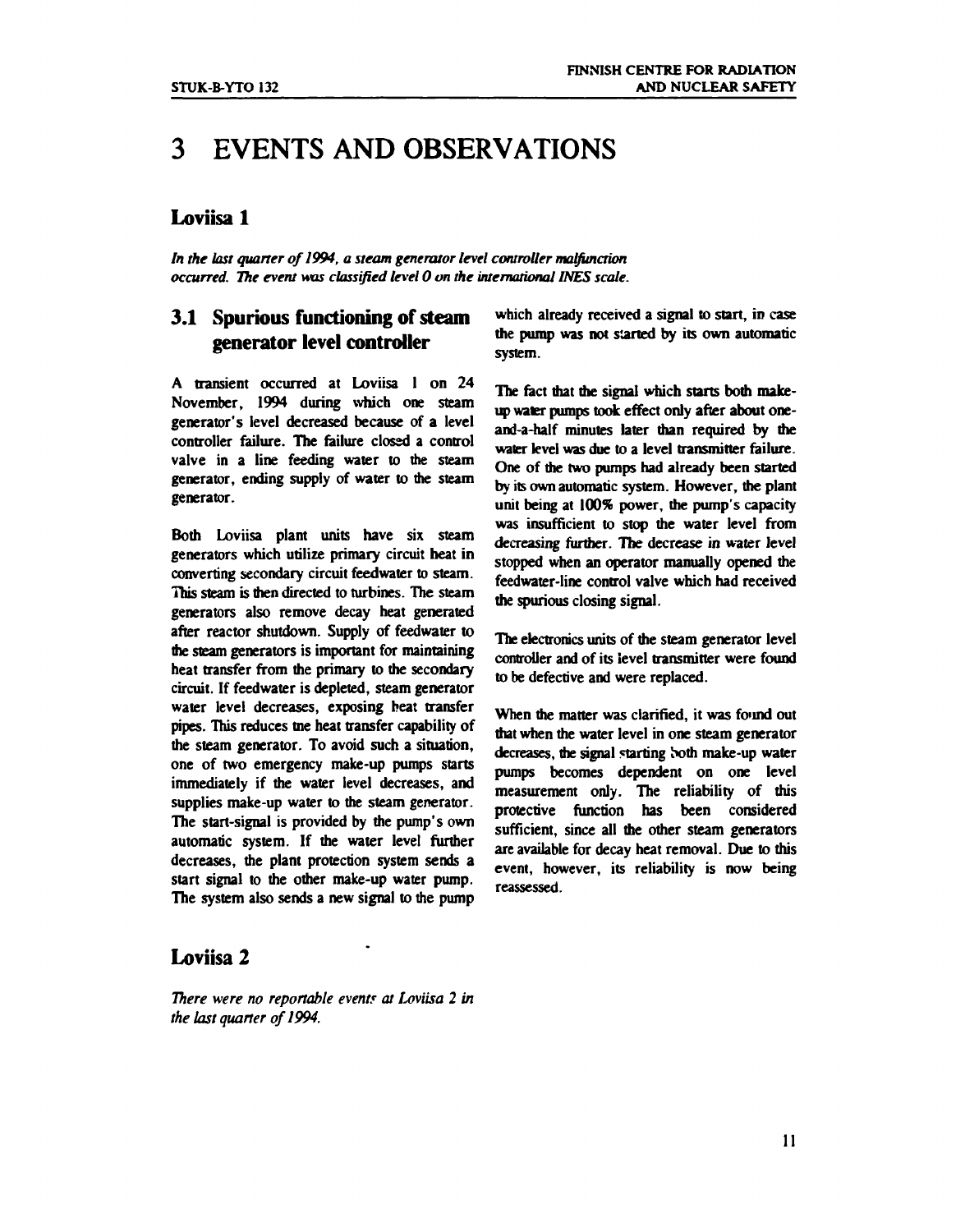#### **TVOI**

*In the last quarter of 1994, a leak in a nuclear fuel cladding was detected at TVO I. The event measured level 0 on the INES scale.* 

#### **3.2 Nuclear fuel cladding leak**

**A slight activity increase in turbine steam exhaust gases was observed at TVO I in June 1994 which was due to a minor fuel leak (STUK-B-YTO 125, 1994). The leak was localised to a supercell (an entity comprising four fuel assemblies) in the reactor core edge zone. Only fission gases were released through this minor failure in the fuel rod cladding. Towards the end of the summer, the fission gas leak rate decreased to a level almost equal to normal background.** 

**On 6 December 1994, laboratory measurements indicated that the combined fission-gas leak rate had increased from the background value of**  **5 MBq/s to 94 MBq/s, from which it soon decreased to ca. 40 MBq/s. The primary coolant was not in contact with the uranium-dioxide, however, since the activity concentrations of iodine-131 and of actinide in the primary coolant did not increase.** 

**On 20 December 1994, the fuel leak was tentatively localised to a supercell other than the one in a low power assembly in summer 1994. The new leak is located more in the centre of the core, in a high power assembly. The leak is monitored during the operating cycle, and the actual leak will be identified and the leaking assembly removed from service in the next annual maintenance outage.**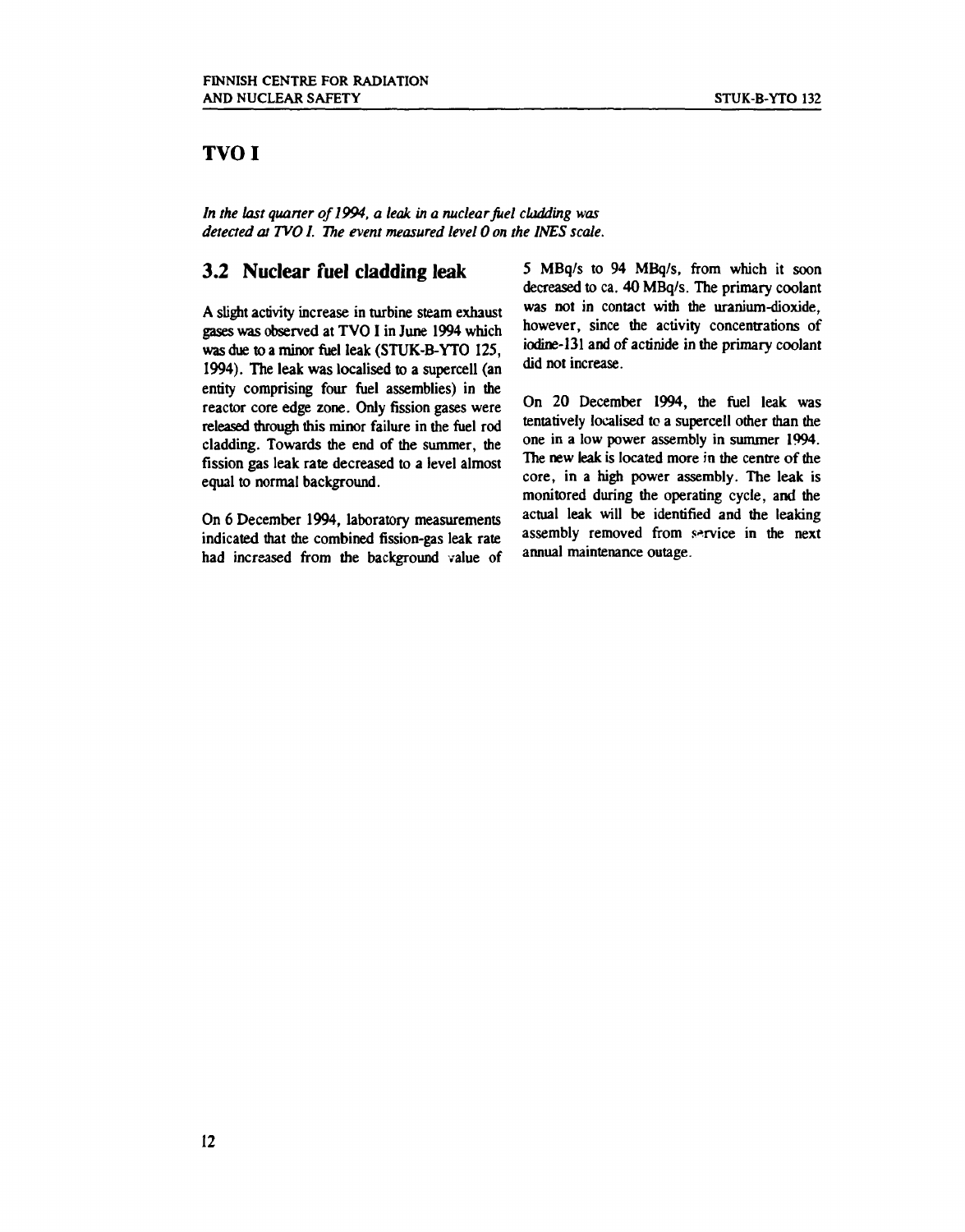#### **TVOII**

*A radioactive mixture of ion-exchange resin and water escaped into two rooms at TVO II. The event measures level 0 on the INES scale.* 

#### **3.3 Radioactive mixture of resin and water escaped into two rooms**

**At TVO II, radioactive ion-exchange resin from the cooling and purification system of the fuel**  and reactor pools escaped to two rooms on 21 December, 1994. The ev-t occurred when spent **ion-exchange resin was flushed from the system's filter by circulating water through the filter. After the first flushing, the foreman went to the filter room to check that everything was as required. He then noticed that water with ion-exchange resin in it had escaped into the filter room and to the room next to it.** 

The rooms have sumps connected to a controlled **drainage system for collecting leaks which contain radioactive substances. The volume of the resin-water mixture was so large (ca. 70 m<sup>3</sup> ), however, that one sump's capacity proved insufficient to prevent the mixture from escaping to the adjacent room over a low threshold.** 

**In the filter room, a dose rate of 195 mSv/h was measured on the surface of the resin-water mixture and of 20-40 mSv/h at about one metre's height. The occupational collective dose to those cleaning the room was 0.020 manSv. No releases of gaseous radioactive effluents occurred during the event.** 

**According to the dose rate classification, both rooms are in the "red zone" (external dose rate in excess of 1 mSv/h). The rooms are therefore kept locked and only a limited number of staff with special training in radiation protection may access them via one door only. There are also detailed instructions covering work in this zone.** 

**During clarification of the event, it was detected that die drainage valve of a venting tank required during resin replacement was not closed after a repair on 16 August, 1994. The radioactive resin-water mixture found its way into the room via the open valve.**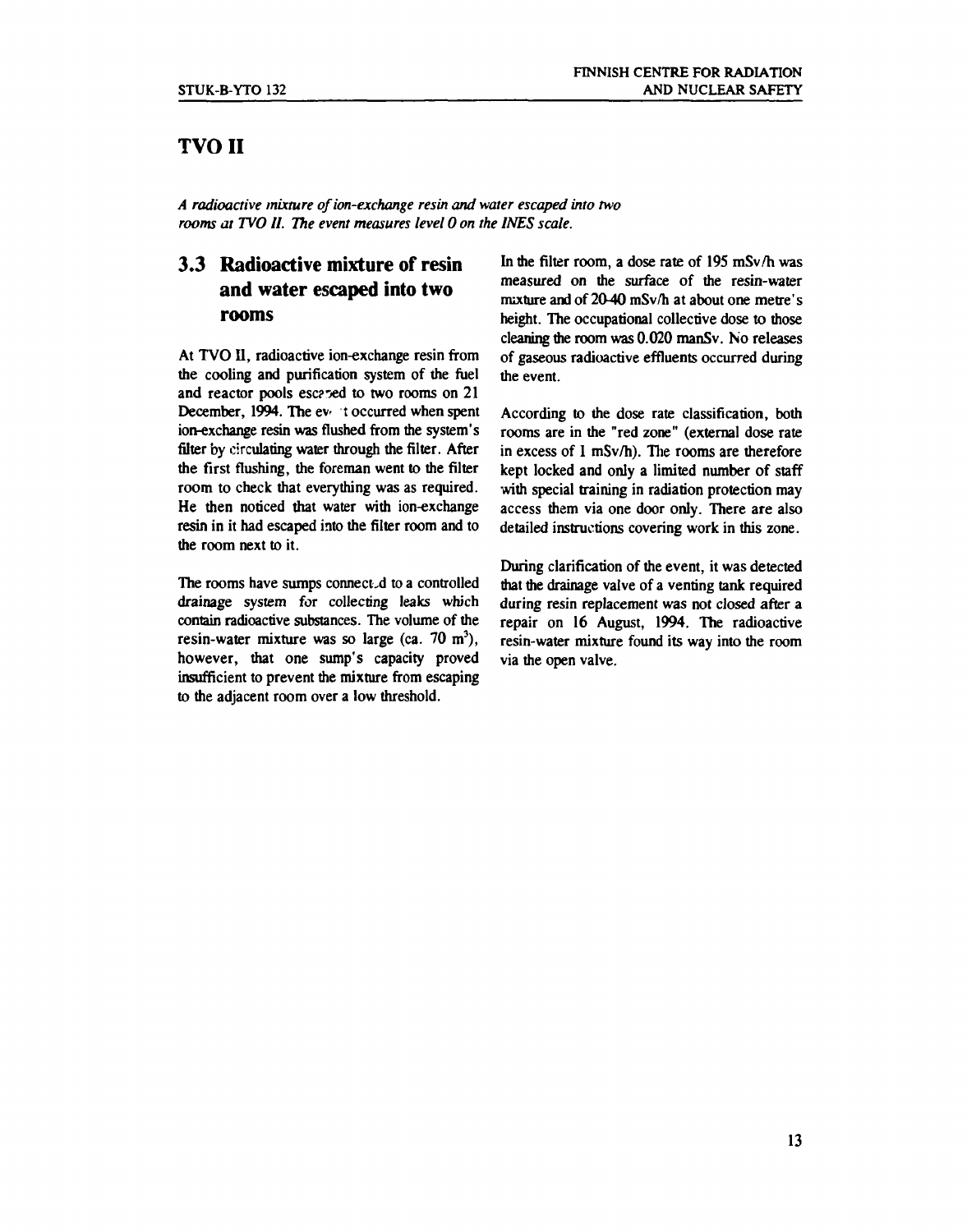### **4 RADIATION SAFETY**

*Individual doses to nuclear power plant personnel were below the dose limit. Also environmental releases were well below the release limits. Only such quantities of plant-based radioactive materials were measurable in samples collected around the nuclear power plants as have no bearing on the radiation exposure of the population.* 

#### **4.1 Limitation of exposure**

**Exposures arising from operation of nuclear power plants shall be kept as low as reasonably achievable (the "ALARA principle"). This requires that the sum doses, i.e. the collective doses of those working at a nuclear power plant and of the surrounding population are monitored and that action is taken to limit occupational exposure and radioactive discharges. Individual doses may not exceed authorised limits.** 

#### **4.2 Occupational exposure**

**The radiation safety of nuclear power plant personnel depends, on one hand, on plant structure and condition and on the other hand on die implementation of radiation protection during work assignments. Occupational dose is mainly incurred in annual maintenance outage work.** 

**The highest individual dose at Finnish nuclear power plants in this quarter was 3.3 mSv and it was received at Olkiluoto nuclear power plant. The Radiation Decree stipulates that the annual effective dose incurred in radiation work may not exceed 50 mSv. The dose may not exceed the 20 mSv annual dose averaged over a period of five years. This monitoring of the annual average was started at the beginning of 1992. Radiation doses have remained below authorised limits both at Loviisa and Olkiluoto nuclear power plants.** 

**Individual dose distribution of nuclear power plant personnel is given in Table III which specifies the number of exposed individuals by dose range and plant site. The information given in the Table is taken from STUK's central dose register.** 

**The collective occupational dose at Loviisa plant units was 0.05 manSv and at TVO 0.06 manSv in this quarter. According to a STUK Guide, the collective dose limit for one plant unit is 2.5 manSv per one gigawatt of net electrical power averaged over two successive years; this means a total arav-'J collective dose of 2.22 manSv/year and of 3.56 manSv/year for the Loviisa and Olkiluoto units respectively.** 

#### **4.3 Radioactive releases and population exposure**

**Population exposure around a nuclear power plant is due to releases of gaseous and liquid radioactive effluents. These releases are limited**  *by* **technical means. The plant's operational state and the releases are also continuously monitored and compared against pre-determined limits.** 

In Table IV, the releases of radioactive effluents **measured at each plant site and the annual release limits are given. During the report period, the releases were well below authorised limits.** 

**The release limits have been so determined that the annual dose to the most exposed individuals does not exceed 0.1 mSv, i.e. about 1/40 of the dose annually received in Finland from natural background radiation, radon in dwellings included. The release limits have been determined for nuclides and release pathways which have bearing on individual dose.** 

**Calculated on the basis of release reports, doses to individuals of the surrounding population are low and, at most, less than about a thousandth part of the annual exposure of these individuals.**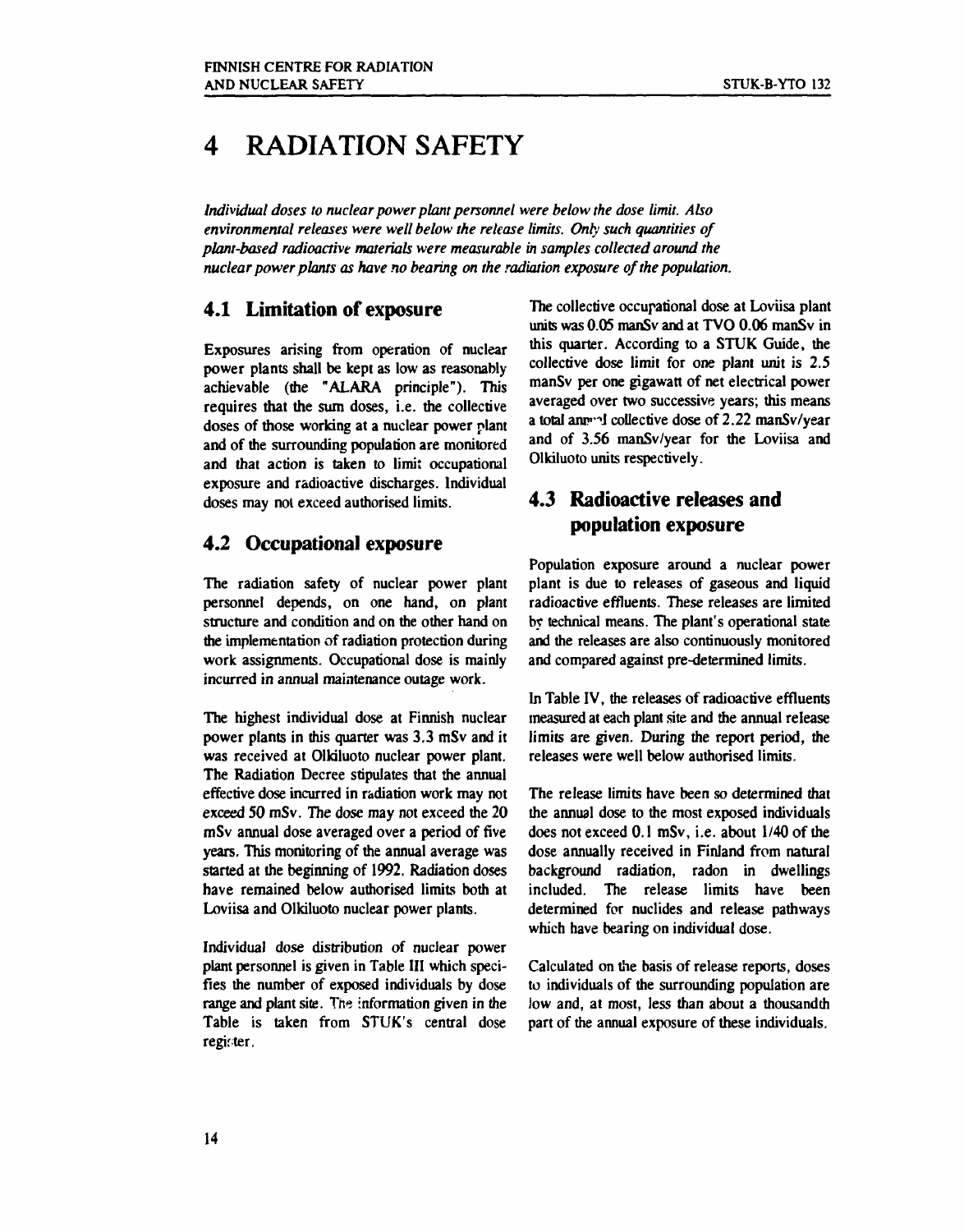|            |                | Fourth quarter 1994 |                    |                         | <b>Whole 1994</b>       |                         |
|------------|----------------|---------------------|--------------------|-------------------------|-------------------------|-------------------------|
|            | Loviisa        | <b>TVO</b>          | Total <sup>*</sup> | Loviisa                 | <b>TVO</b>              | Total <sup>*</sup>      |
| < 0.5      | 71             | 77                  | 152                | 210                     | 522                     | 674                     |
| $0, 5 - 1$ | 15             | 21                  | 42                 | 143                     | 237                     | 356                     |
| $1 - 2$    | 13             | 10                  | 23                 | 158                     | 178                     | 296                     |
| $2 - 3$    | 5              | 6                   | 12                 | 115                     | 105                     | 201                     |
| $3 - 4$    | $\overline{2}$ | 1                   | 4                  | 68                      | 73                      | 134                     |
| $4 - 5$    |                |                     | 1                  | 68                      | 58                      | 116                     |
| $5 - 6$    |                |                     | $\overline{c}$     | 53                      | 29                      | 79                      |
| $6 - 7$    |                |                     |                    | 22                      | 24                      | 53                      |
| $7 - 8$    |                |                     |                    | 12                      | 14                      | 39                      |
| $8 - 9$    |                |                     |                    | 13                      | 8                       | 29                      |
| $9 - 10$   |                |                     |                    | 9                       | 11                      | 30                      |
| $10 - 11$  |                |                     |                    |                         | 11                      | 21                      |
| $11 - 12$  |                |                     |                    | 10                      | 3                       | 19                      |
| $12 - 13$  |                |                     |                    | 4                       | 8                       | 12                      |
| $13 - 14$  |                |                     |                    | 5                       | 8                       | 17                      |
| $14 - 15$  |                |                     |                    | $\overline{\mathbf{c}}$ | 3                       | $\overline{7}$          |
| $15 - 16$  |                |                     |                    | $\overline{c}$          | $\overline{\mathbf{3}}$ | 8                       |
| $16 - 17$  |                |                     |                    | 1                       |                         | 3                       |
| $17 - 18$  |                |                     |                    |                         | $\mathbf{1}$            | 5                       |
| $18 - 19$  |                |                     |                    |                         |                         | $\overline{c}$          |
| $19 - 20$  |                |                     |                    |                         | 1                       | $\mathbf{1}$            |
| $20 - 21$  |                |                     |                    |                         | 1                       | $\overline{\mathbf{3}}$ |
| $21 - 25$  |                |                     |                    | 1                       |                         | $\overline{2}$          |
| $>25$      |                |                     |                    |                         |                         |                         |

*Table III. Occupational dose distribution in the last quarter of1994 and in the whole year.*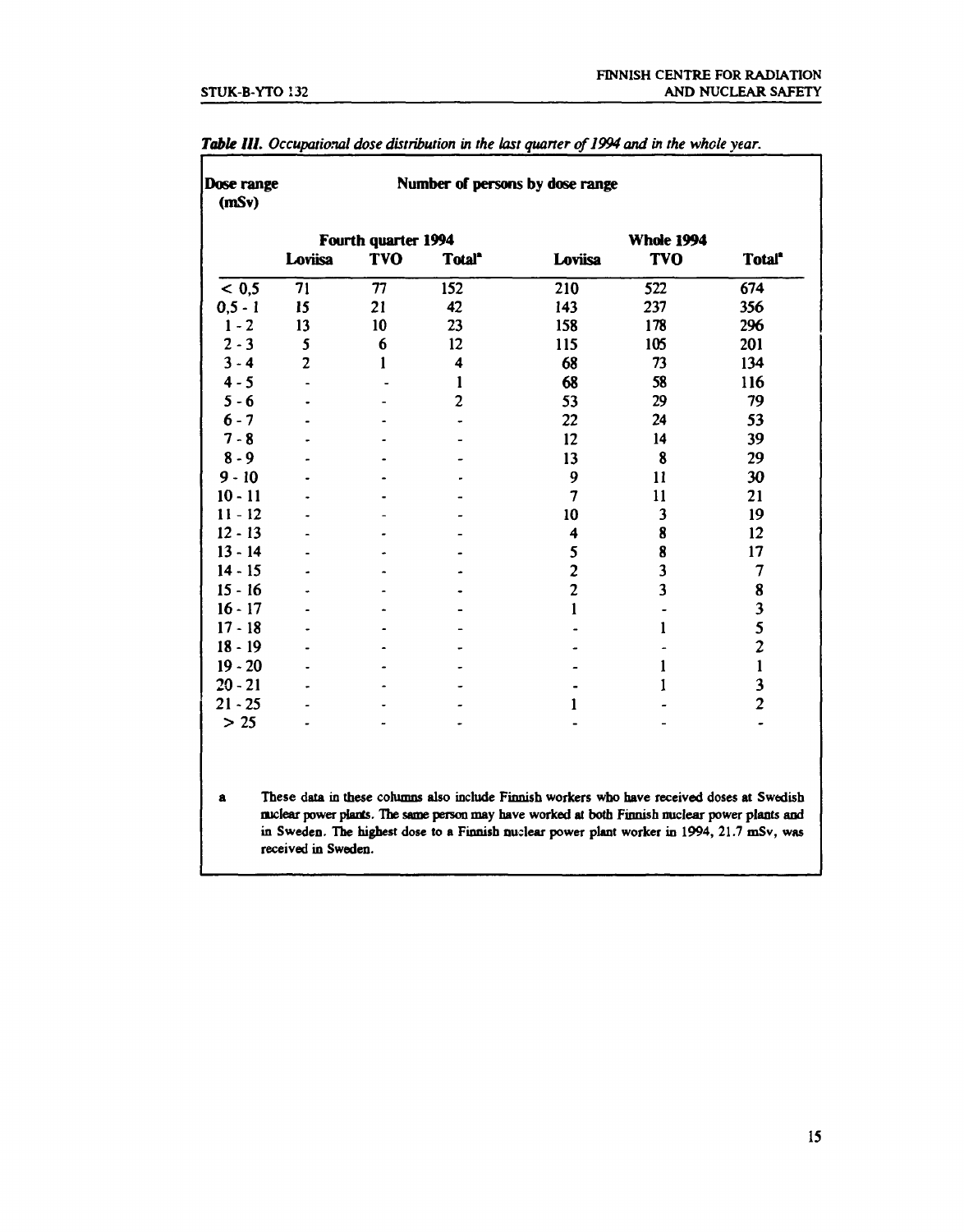|                                                     | Gaseous effluents (Bq) <sup>*</sup>                                                                                                                                                                                                                                                                                                                                                                                                                                                                                                                                                                                                                                   |                                                                                                                                                   |                                        |                                                            |           |  |
|-----------------------------------------------------|-----------------------------------------------------------------------------------------------------------------------------------------------------------------------------------------------------------------------------------------------------------------------------------------------------------------------------------------------------------------------------------------------------------------------------------------------------------------------------------------------------------------------------------------------------------------------------------------------------------------------------------------------------------------------|---------------------------------------------------------------------------------------------------------------------------------------------------|----------------------------------------|------------------------------------------------------------|-----------|--|
| <b>Plant</b> site                                   | Noble gases Iodines<br>(Krypton-87 (Iodine-131                                                                                                                                                                                                                                                                                                                                                                                                                                                                                                                                                                                                                        | equivalents) equivalents)                                                                                                                         | Aerosols                               | Tritium                                                    | Carbon 14 |  |
| Loviisa                                             |                                                                                                                                                                                                                                                                                                                                                                                                                                                                                                                                                                                                                                                                       |                                                                                                                                                   |                                        |                                                            |           |  |
| Report period                                       | $1.6 \cdot 10^{10}$ b)                                                                                                                                                                                                                                                                                                                                                                                                                                                                                                                                                                                                                                                | $\circ$ (c)                                                                                                                                       |                                        | $5.2 \cdot 10^{6}$ $4.9 \cdot 10^{10}$ $2.7 \cdot 10^{10}$ |           |  |
| In 1994                                             |                                                                                                                                                                                                                                                                                                                                                                                                                                                                                                                                                                                                                                                                       | 1.0 $\cdot$ 10 <sup>11</sup> b) 1.7 $\cdot$ 10 <sup>5</sup> 2.3 $\cdot$ 10 <sup>8</sup> 2.1 $\cdot$ 10 <sup>11</sup> 1.8 $\cdot$ 10 <sup>11</sup> |                                        |                                                            |           |  |
| <b>Olkiluoto</b>                                    |                                                                                                                                                                                                                                                                                                                                                                                                                                                                                                                                                                                                                                                                       |                                                                                                                                                   |                                        |                                                            |           |  |
| Report period                                       | $2.9 \cdot 10^{10}$                                                                                                                                                                                                                                                                                                                                                                                                                                                                                                                                                                                                                                                   | $\mathbf{c}$ )                                                                                                                                    |                                        | $4.3 \cdot 10^{6}$ $8.8 \cdot 10^{10}$                     | d)        |  |
| In 1994                                             | $3.5 \cdot 10^{-12}$                                                                                                                                                                                                                                                                                                                                                                                                                                                                                                                                                                                                                                                  | $1.1 \cdot 10^{9}$                                                                                                                                | $1.3 \cdot 10^{8}$ $2.4 \cdot 10^{11}$ |                                                            | d)        |  |
| <b>Annual release limits</b>                        |                                                                                                                                                                                                                                                                                                                                                                                                                                                                                                                                                                                                                                                                       |                                                                                                                                                   |                                        |                                                            |           |  |
| Loviisa                                             | $2.2 \cdot 10^{-16}$ e) $2.2 \cdot 10^{-11}$ e)                                                                                                                                                                                                                                                                                                                                                                                                                                                                                                                                                                                                                       |                                                                                                                                                   |                                        |                                                            |           |  |
| Olkiluoto                                           | $1.8 \cdot 10^{-6}$ $1.1 \cdot 10^{11}$                                                                                                                                                                                                                                                                                                                                                                                                                                                                                                                                                                                                                               |                                                                                                                                                   |                                        |                                                            |           |  |
|                                                     | Liquid effluents (Bq) <sup>*</sup>                                                                                                                                                                                                                                                                                                                                                                                                                                                                                                                                                                                                                                    |                                                                                                                                                   |                                        |                                                            |           |  |
| <b>Plant</b> site                                   | <b>Tritium</b>                                                                                                                                                                                                                                                                                                                                                                                                                                                                                                                                                                                                                                                        | <b>Other nuclides</b>                                                                                                                             |                                        |                                                            |           |  |
| Loviisa                                             |                                                                                                                                                                                                                                                                                                                                                                                                                                                                                                                                                                                                                                                                       |                                                                                                                                                   |                                        |                                                            |           |  |
| Report period                                       | $2.6 \cdot 10^{-12}$                                                                                                                                                                                                                                                                                                                                                                                                                                                                                                                                                                                                                                                  | $1.7 \cdot 10^{6}$                                                                                                                                |                                        |                                                            |           |  |
| In 1994                                             | $1.1 \cdot 10^{-13}$                                                                                                                                                                                                                                                                                                                                                                                                                                                                                                                                                                                                                                                  | $4.1 \cdot 10^{8}$                                                                                                                                |                                        |                                                            |           |  |
| Olkiluoto                                           |                                                                                                                                                                                                                                                                                                                                                                                                                                                                                                                                                                                                                                                                       |                                                                                                                                                   |                                        |                                                            |           |  |
| Re: rt period                                       | $2.9 \cdot 10^{-11}$                                                                                                                                                                                                                                                                                                                                                                                                                                                                                                                                                                                                                                                  | $1.1 \cdot 10^{9}$                                                                                                                                |                                        |                                                            |           |  |
| In 1994                                             | $2.7 \cdot 10^{-12}$                                                                                                                                                                                                                                                                                                                                                                                                                                                                                                                                                                                                                                                  | $9.3 \cdot 10^{10}$                                                                                                                               |                                        |                                                            |           |  |
| <b>Annual release limits</b>                        |                                                                                                                                                                                                                                                                                                                                                                                                                                                                                                                                                                                                                                                                       |                                                                                                                                                   |                                        |                                                            |           |  |
| Loviisa                                             | $1.5 \cdot 10^{-14}$                                                                                                                                                                                                                                                                                                                                                                                                                                                                                                                                                                                                                                                  | $8.9 \cdot 10^{11}$ e)                                                                                                                            |                                        |                                                            |           |  |
| Olkiluoto                                           | $1.8 \cdot 10^{-13}$                                                                                                                                                                                                                                                                                                                                                                                                                                                                                                                                                                                                                                                  | $3.0 \cdot 10^{11}$                                                                                                                               |                                        |                                                            |           |  |
| a<br>b<br>Below the detection limit.<br>c<br>d<br>e | The unit of radioactivity is Becquerel $(Bq)$ ; 1 $Bq =$ one nuclear transformation per second.<br>The calculatory release of argon-41 from Loviisa 1 and 2 in krypton-87 equivalents was $4.3 \cdot 10^{-11}$ Bq<br>in the report period and $1.5 \cdot 10^{-12}$ Bq from beginning of 1994.<br>The carbon-14 release-estimate based on experimental data was $1.7 \cdot 10^{-11}$ Bq in Olkihuoto in the report<br>period and $4.7 \cdot 10^{-11}$ Bq from beginning of 1994.<br>The numerical value shows the release limit for the Loviisa plant site, assuming that the sum of the<br>various types of release limit shares shall be smaller than or equal to 1. |                                                                                                                                                   |                                        |                                                            |           |  |

#### *Table IV. Radioactive releases at each plant site, fourth quarter 1994.*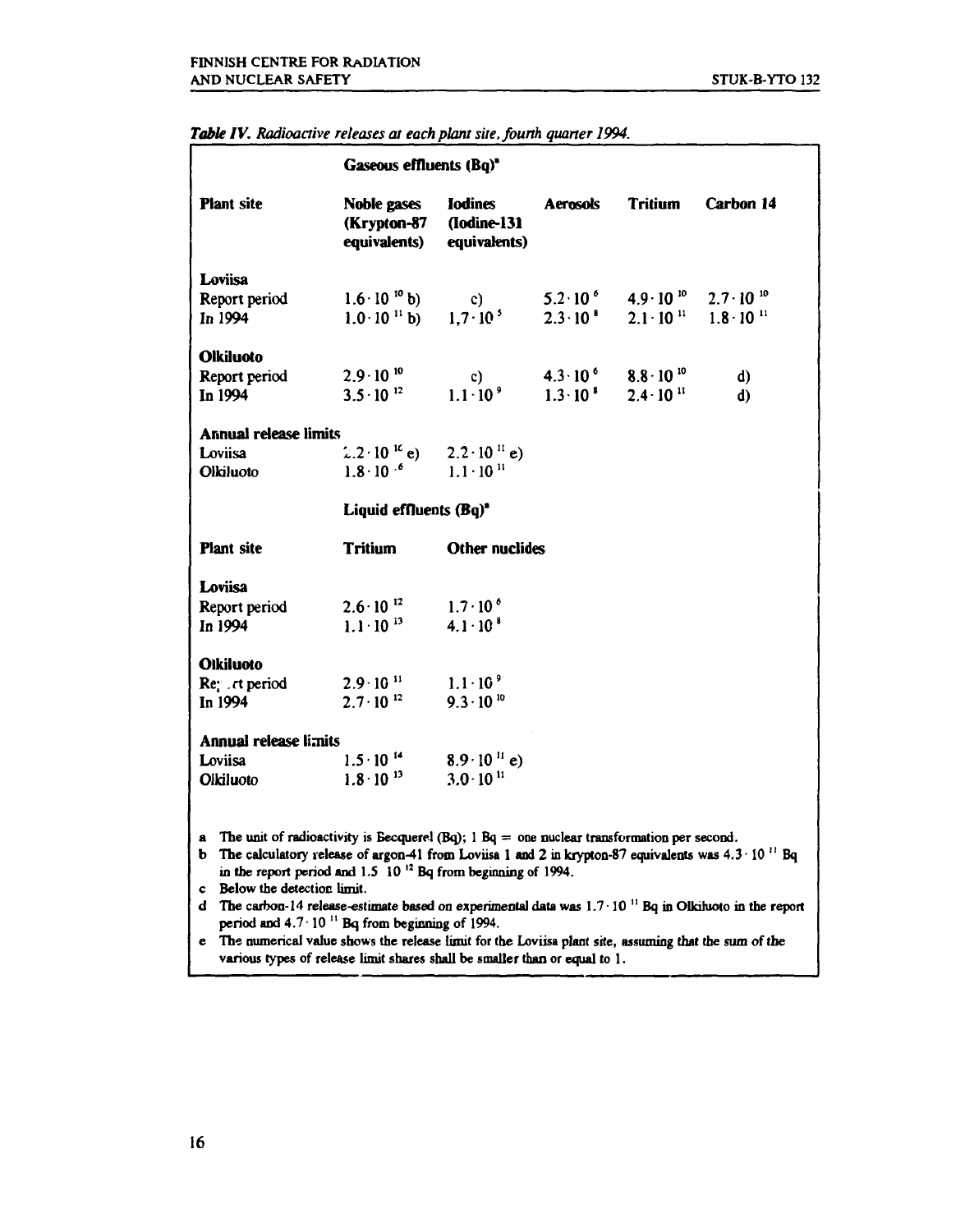#### **4.4 Environmental monitoring**

**Radiation safety in the vicinity of Finnish nuclear power plants is monitored by regular sampling and analysis programmes. This monitoring is intended to follow the envir nmental dispersion of radioactive releases and to ensure that me releases remain below authorised limits.** 

**To assess the quantities of radioactive substances potentially accumulating in man, samples are taken and analysed of i.a. air, deposited material, rainwater and sea water, as well as of foodstuffs such as milk, meat, grain, vegetables and fish. Also terrestrial and marine indicator organisms are analysed which effectively enrich radioactive substances from their environment. By means of these organisms, even minor discharges can be detected and their dispersion monitored. External radiation is measured at about ten stations, located 1 - 10 kilometres from the power plant. This monitoring is complemented by spectrometric measurements.** 

**In this quarter, a total of 177 samples were analysed in accordance with the monitoring programmes.** 

**Radioactive substances originating in Loviisa nuclear power plant were detected in two samples of deposited material and in three samples of sinking matter. All these samples contained cobalt-60 and two of them also contained silver-110m. Manganese-54 and cobalt-60 from TVO nuclear power plant were present in all four samples of sedimenting matter. All the detected concentrations were low.** 

**Radioactive isotopes of strontium and caesium (strontium-90, caesium-134 and -137) and of plutonium (plutonium-238 and 239,240) originating in the Chernobyl accident and in the fallout from the atmospheric testing of nuclear weapons are still measurable in environmental samples. Natural radioactive substances (such as beryllium-<sup>7</sup> and potassium-40) are also detected. Their concentrations are usually higher than those of substances detected in samples from power plant releases or fallout.**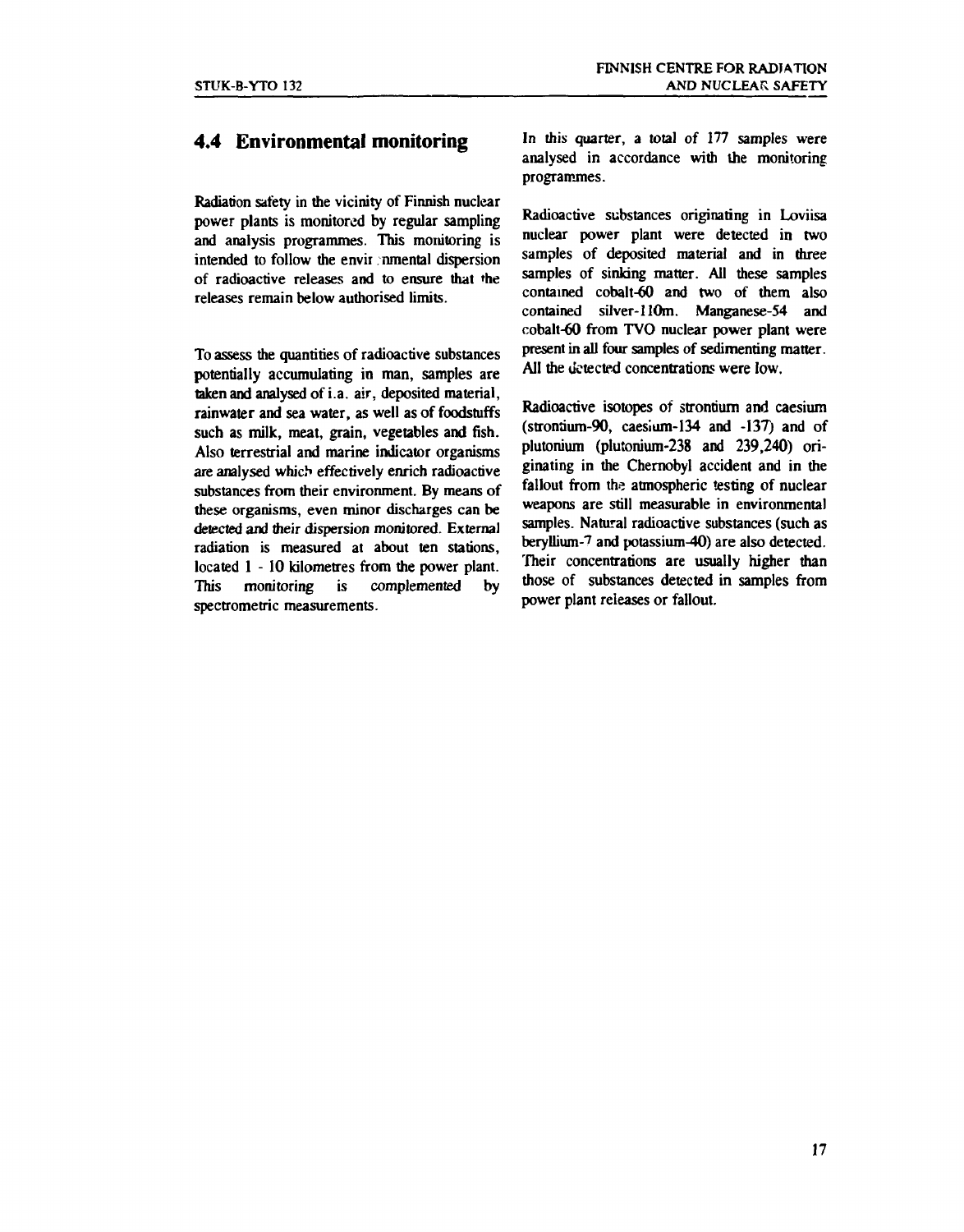## **5 SAFETY IMPROVEMENTS AT NUCLEAR POWER PLANTS**

*In the fourth quarter of 1994, few safety improvements were implemented at the nuclear power plants, since modifications are usually made during annual maintenance outages and there were none in this annual quarter.* 

At Loviisa 2, the discharge channels of heat exchangers in the emergency cooling pump rooms were enlarged. The volume of cooling water had been increased earlier, and the enlargement of the channels was implemented to prevent flooding and to ensure that the discharge channels can handle the increased volume of water. Also the fire-fighting water system reconstruction started earlier at the plant units was continued, with a number of modifications made to valves and piping.

At both TVO units, an alarm signal indicating low outdoor air temperature (below -25°C) was added to the process computer and to the alarm printer. On receipt of the alarm signal, circulation of back-up diesel fuel between tanks located in the auxiliary systems building and in the plant yard is started to avoid solidification of the fuel. Before the modification was made, fuel circulation was started on the basis of thermometer readings.

No significant safety improvements were made at Loviisa 1 in this quarter.

 $\mathcal{A}$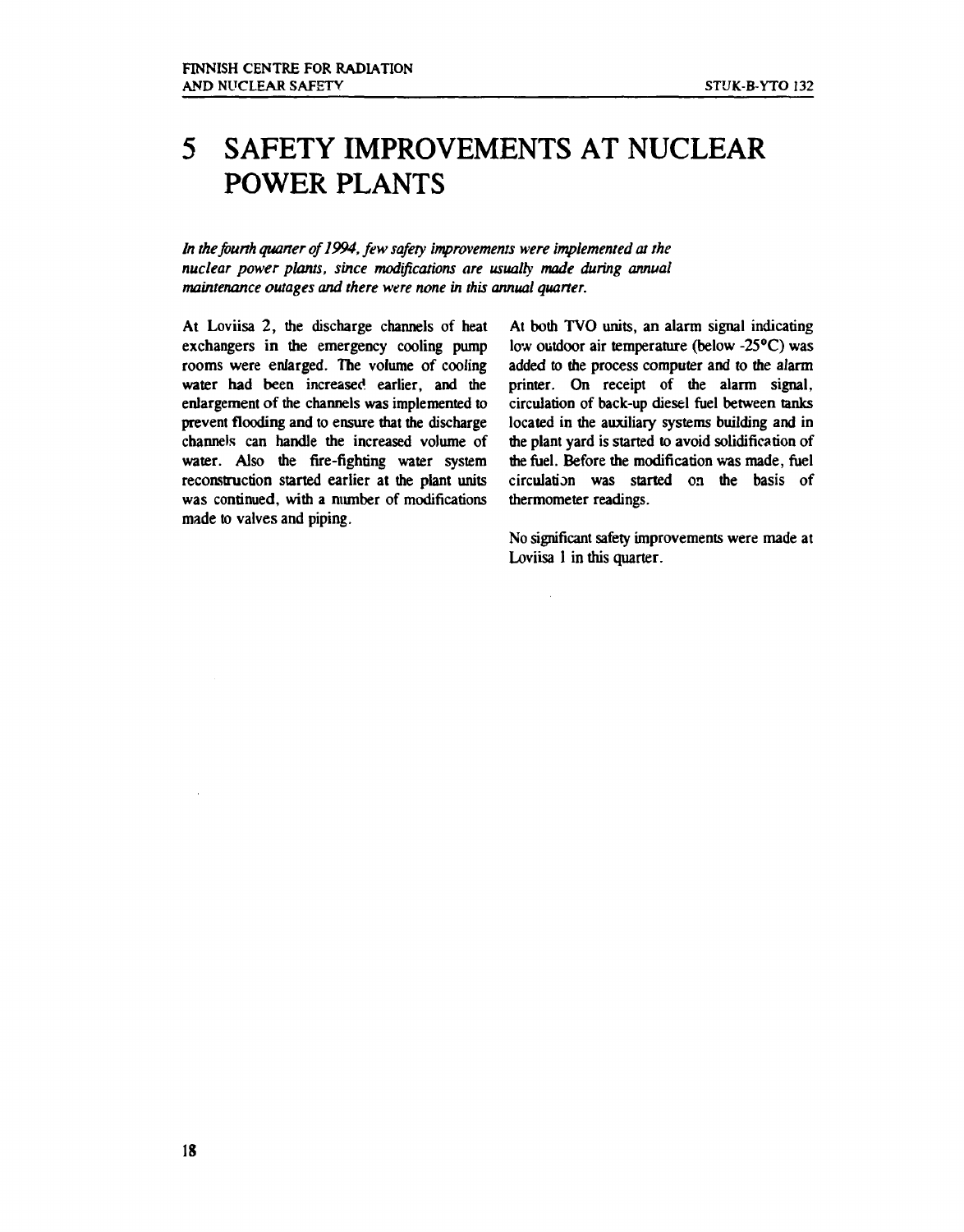## **6 OTHER MATTERS RELATING TO THE USE OF NUCLEAR ENERGY**

*During the last quarter of 1994, the Finnish Centre for Radiation and Nuclear Safety made a decision to extend operation of the reactor pressure vessel of Loviisa 2. A batch of spent nuclear fuel from Loviisa nuclear power plant was transported to Russia in this quarter and regulations relating to the use of nuclear energy were revised.* 

#### **6.1 Operation of Loviisa 2 reactor pressure vessel extended**

**The 1992 decision made by the Finnish Centre for Radiation and Nuclear Safety to extend operation of die reactor pressure vessel of Loviisa 2 was in force until the end of 1994. In December 1994, the Centre made a new decision allowing the vessel's operation until the annual maintenance outage of 2010. A corresponding decision about Loviisa 1 is in force until the annual maintenance outage of 1996.** 

**The Centre has restricted operation of the reactor pressure vessels of Loviisa nuclear power plant units to closely monitor neutron irradiationinduced changes in vessel material and to ensure that up-to-date research data is obtained and utilised. The situation at Loviisa 2 is clearly better than at Loviisa 1; extended operation of the Loviisa 2 reactor pressure vessel is therefore possible for a longer period before measures to improve the ductility of its material are required.** 

**Neutron irradiation causes transformations in the steel's micro structure which increase the steel's "ductile transition temperature". Below this temperature, the steel's plastic transformation ability deteriorates and it becomes brittle. If, at such a temperature, a structure is subjected to heavy stress, and if a sufficiently large crack exists at the point subject to stress, rapid crackpropagation will result and the structure breaks. Changes in the transition temperature are speeded up by the steel's impurities which are particularly abundant in welded seams.** 

Prior to commissioning, the ductile transition **temperature of die reactor pressure vessel steel at both Loviisa plant units was clearly below -30° C but that of welded seams in the core region was +25°C at Loviisa 1 and +5°C at Loviisa 2. The ductile transition temperature of a critical welded seam in the Loviisa 1 reactor pressure vessel has**  been calculated at 135°C for 1996 and that of **Loviisa 2 at 100°C for the year 2010.** 

**The operating temperature of the reactor pressure vessel (300° C) significantly exceeds the ductile transition temperature of steel. The danger of a pressure vessel rupture grows e.g. in an accident during which cold water must be injected into the vessel and, in addition to pressure-induced stress, high thermal stress builds up in the vessel wall. Quick external cooling of the pressure vessel may also take place. This can occur in accidents during which the reactor pit would fill up with water from a coolant leak and from melting ice from the containment building ice-condenser. Structural and operational modifications have been implemented at both Loviisa plant units to decease the risk of brittle fracturing.** 

**In its decision, the Finnish Centre for Radiation and Nuclear Safety required an external inspection of the reactor core region of the pressure vessel by improved ultrasound technique, not later than in the annual maintenance outage of 1966. In addition to this, Imatran Voima Oy was required to monitor items related to the reactor pressure vessel and to complement safety analyses, where necessary.**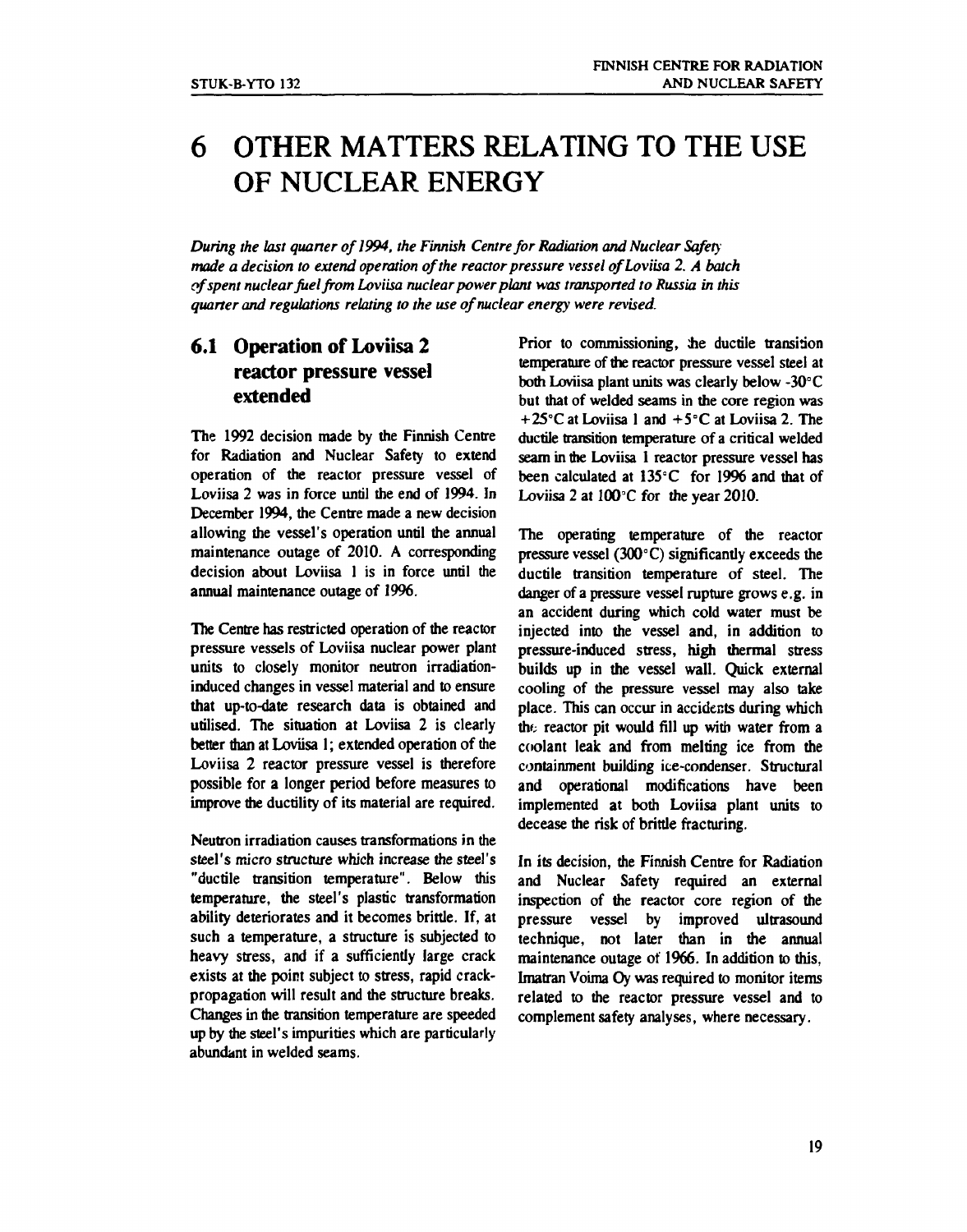#### **6.2 Transportation of spent nuclear fuel from Loviisa nuclear power plant to Russia**

**Spent nuclear fuel from Loviisa 1 and 2 was transported to Russia during 31 October - 2 November 1994. The fuel had been cooling down for five years and amounted to about 26 tonnes. A tofcl of about 25 tonnes of spent fuel arises at both plant units every year. Fuel was now shipped for the 13th time; the previous shipment was in spring 1994.** 

**The fuel was first transported from the power plant to Loviisa railway station and further by rail to Russia. The transport containers are designed to withstand potential accidents. The design bases include i.a. a drop test onto a hard surface from nine metres, a fire test and an immersion test.** 

**The transport containers were inspected at Loviisa nuclear power plant before spent fuel was placed in them. The fuel was transported in seven water-filled containers and in one gas-filled container. 30 fuel bundles were placed in each water-filled container. In the gas-filled container, in tight shipping flasks, were six bundles wh: ch had leaked during operation.** 

**The transport was arranged in accordance with a transport and security plan approved by STUK. There were special arrangements to ensure safety: i.a. transport container minimum temperature to ensure ductility of steel, low transport speed, one-way rail traffic and increased preparedness in provision against accidents. The shipment was uneventful.** 

#### **6.3 Regulations**

**The Nuclear Energy Act was amended to correspond to the European Union's directives.**  **The principles of action which apply to nuclear waste management were revised at die same time.** 

**According to the new Act, licence to use nuclear energy may be granted to an EU citizen, corporation, foundation or authority. The amendment also takes into account i. the EU common market, Euratom's supervisory rights and the directive dealing with transportation of radioactive materials. The Ministry of Trade and Industry was designated the competent authority referred to in the Euratom Treaty.** 

**The new Act prescribes, with minor exceptions, that nuciear waste generated in Finland is handled, stored and finally disposed of in Finland. Furthermore, nuclear waste generated outside Finland may not, according to the Act, be handled, stored or finally disposed of in Finland.** 

**Also radiation legislation was amended to**  correspond to EU directives.

In this quarter, the Finnish Centre for Radiation **and Nuclear Safety issued Guide YVL 1.11, Utilisation of nuclear power plant operating experiences. This Guide presents the bases and requirements for utilisation of nuclear power plant operating experiences. Requirements are set for items such as monitoring, assessment and screening of operating events, root cause analysis, and utilisation of fault statistics. Operating events other than those at Finnish nuclear power plants are to be monitored and analysed, too. The Centre's regulatory activities are also outlined in the Guide.** 

**STUK published an English-language translation of the Guide YVL 6.7, Quality assurance of nuclear fuel.**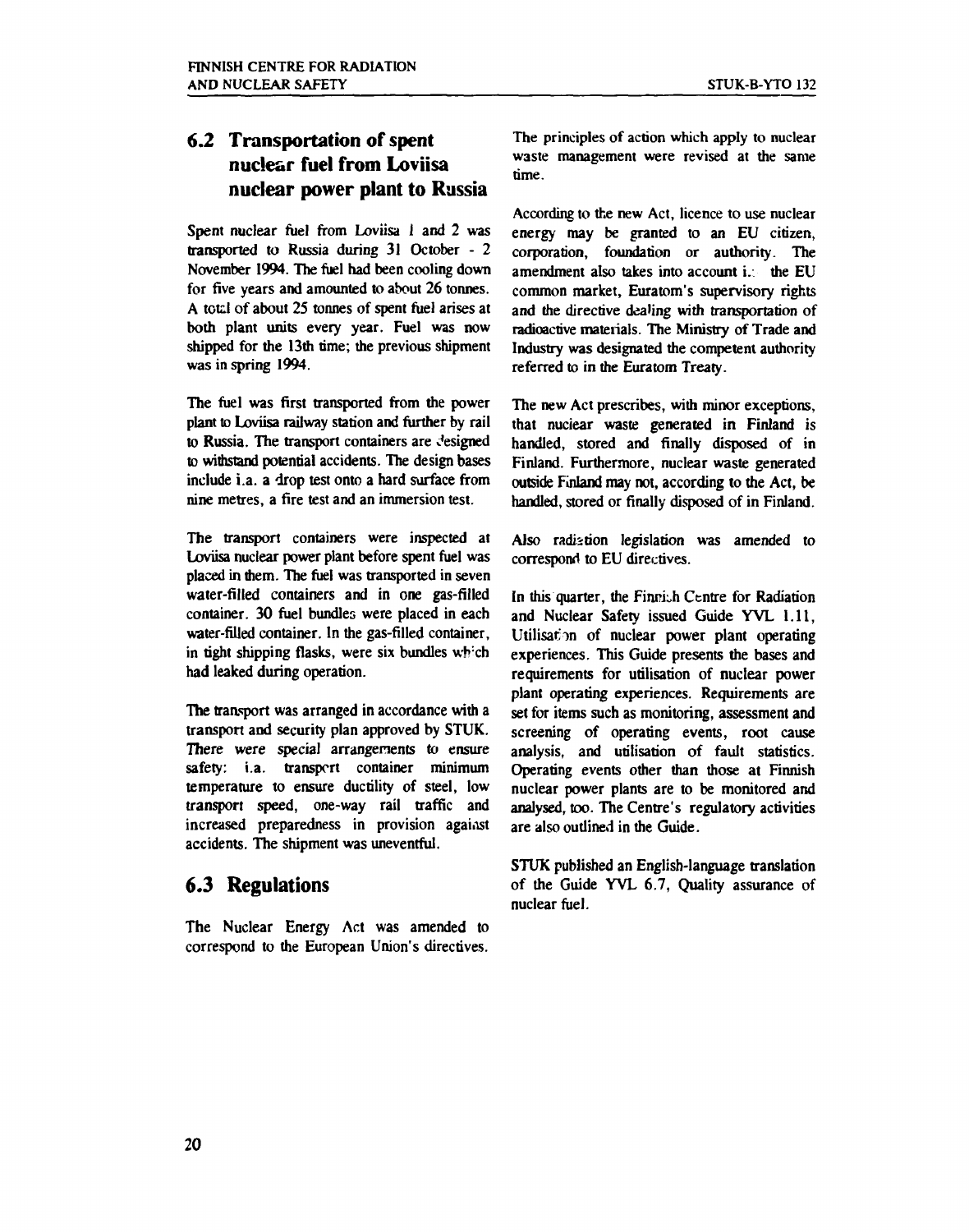## **7 ANNUAL SUMMARY 1994**

*All four nuclear power plant units operated reliably the whole year and no event at the power plants compromised safety. Doses to personnel and to the surrounding population were below set limits.* 

The combined duration of the annual maintenance outages of Loviisa plant units was 84 days. At the beginning of the Loviisa 2 outage, a 10-day primary circuit decontamination was earned out. The combined duration of the TVO annual maintenances was 35 days. Breaks in power generation were also caused by the replacement of a pressurizer auxiliary spray line valve at both Loviisa units, reactor scrams at Loviisa ! and TVO I and the shutdown of TVO II for Midsummer due to low electricity demand. The load factor average of the plant units was  $\pm 0.0\%$ .

Nuclear's share of all electricity production in Finland was 29.5%. Power diagrams describing the electricity output of Finnish plant units are given in Figs 5-8.

Events at the plant units in 1994 did not exceed level 1 on the INES scale. Pressurizer auxiliary spray line valve cracking at both Loviisa plant units, which was detected at Loviisa 2 owing to leakage, was classified level 1. Level 1 events at the TVO plant units were as follows: reactor scram circuit neutron flux protection limits remained at too low a level, shut-down servicewater system reliability was impaired and there was carbon dioxide deficiency in the fire extinguisher system. Level 1 denotes an anomaly beyond the authorised operating regime, or a plant operational state which may be due to a component failure, human error or procedural inadequacies.

Events and observations reported in STUK's Quarterly Reports were as follows:

#### **Loviisa** 1

Reactor protection-system temperature transmitter was installed at wrong plant unit (1st quarter)

- $\bullet$ Errors in work order procedure (1st quarter)
	- Primary circuit hydrogen concentration decreased (2nd quarter)
- Loss of containment outer intermediate  $\bullet$ ring underpressure  $(2nd$  quarte $\lambda$ )
- 20kV switch plant sustained damage in consequence of a fire (2nd quarter)
- Erroneous activation of primary circuit boron injection (3rd quarter)
- Steam generator level-control malfunction (4th quarter)

#### Loviisa 2

- Pressurizer auxiliary spray line valve cracks (2nd quarter)
- Primary circuit pressure increased during annual maintenance outage (3rd quarter)
- Containment spray system was partially inoperable during annual maintenance outage (3rd quarter)

#### **TVO** I

- Nuclear fuel cladding leak (1st quarter)
- $\bullet$ Capacity shortage observed in off-gas filter system
- Reactor scram circuit neutron flux protection limits remained at too low a level (2nd quarter)
- Nuclear fuel cladding leaks (2nd quarter)
- $\bullet$ Shut-down service water system reliability was impaired (2nd quarter)
- Shift supervisor's maximum working  $\bullet$ hours were exceeded (3rd quarter)
- Carbon dioxide deficiency in the fire extinguisher system (3rd quarter)
- Nuclear fuel cladding leak (4th quarter)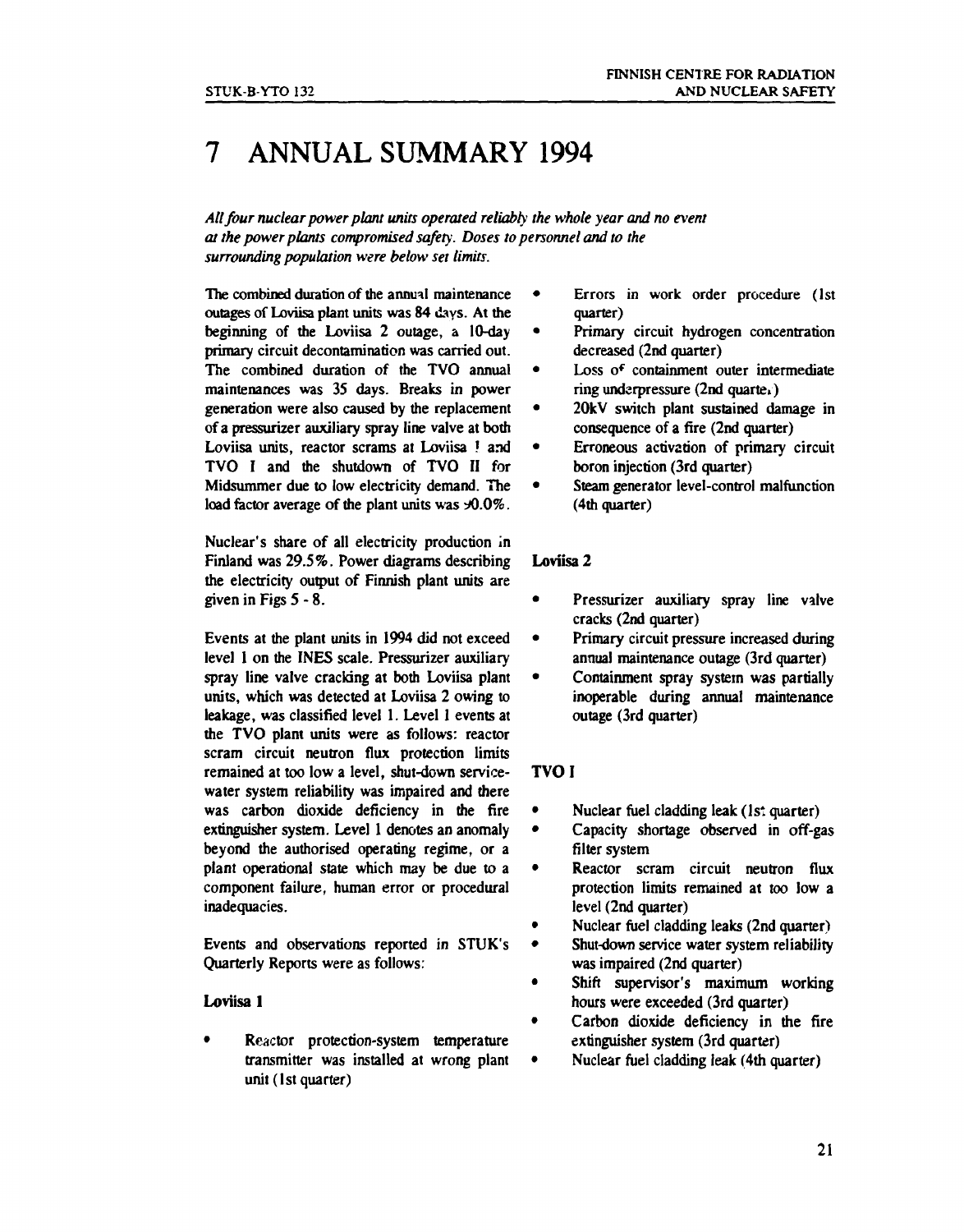#### **TVOII**

- Errors in control rod manoeuvres (1st quarter)
- Nuclear fuel cladding failures (2nd quarter)
- Radioactive mixture of resin and water escaped into two rooms (4th quarter)

The highest individual radiation dose at Finnish nuclear power plants was 21.6 mSv and it was received at Loviisa nuclear power plant. The Radiation Act stipulates that the annual effective dose incurred in radiation work may not exceed 50 mSv. When averaged over a period of five years, the annual dose may not exceed 20 mSv. This monitoring started at the beginning of 1992. The highest individual dose to a Finnish worker during 1992-1994 was 73.6 mSv and it was received at nuclear power plants in Sweden.

Total collective occupational dose was 2.33  **at the Loviisa plant units and 2.40 manSv** at the TVO units. According to a Guide issued by STUK, the collective dose limit for one plant unit, as a mean of two successive years, is 2.5 manSv per one gigawatt of net electrical power. This means an annual collective dose of 2.22 manSv and 3.56 manSv for Loviisa and TVO plan.s respectively.

At the end of 1994, the collective radiation dose accumulated at Loviisa 2 as of the beginning of 1993 was 2.70 manSv. This exceeds the plantspecific mean threshold value for two successive years determined in a STUK Guide. In cases like this, the utility reports to STUK the causes for the excessive doses and the measures necessary to improve radiation safety. At Loviisa 2, a large number of work assignments which are demanding as regards radiation protection had been focused in the 1994 annual maintenance outage. Conditions for the carrying out of these assignments were favourable as regards radiation protection, however, since the plant unit's primary circuit was decontaminated early in the same outage (STUK-B-YTO 128, 1994).

Some 700 samples collected in the vicinity of nuclear power plants were analysed. As in the

previous years, the nuclear power plants had only a minor impact on the radiation levels around them. Isotopes of radioactive strontium and caesium (strontium-90, caesium-134 and -137) and of plutonium (piutonium-238 and -239,240) originating in the Chernobyl accident and in fallout from the atmospheric testing of nuclear weapons are still measurable in environmental samples.

In 1994, several safety improvements were made at the plant units, the most important of which were as follows:

#### Loviisa **nuclear power plant**

- At Loviisa 1, pumping of water from the make-up water tank to primary circuit water storage tanks by pumps external to the plant unit was made possible (1st quarter).
- Fire-fighting water system reconstruction was continued (2nd and 4th quarter).
- Containment outer intermediate ring was fitted with hatches to balance pressure fluctuations during accidents (2nd and 3rd quarter).
- Loviisa 2 primary circuit was decontaminated (3rd quarter).
- Stationary nitrogen containers were installed to blow open die filter units of containment building sumps during accidents (3rd quarter).
- Safety functions providing against steam generator failures were improved by making possible isolation of the steam generator due to high water level (3rd quarter).
- The possibility of the reactor cooling water boron concentration being diluted was reduced to prevent reactivity disturbances (3rd quarter).
- At Loviisa 2, diesel-backed main busbars were equipped with protection against arcing (3rd quarter).
- Cooling of back-up diesel room heat exchangers at Loviisa 2 was improved (4th quarter).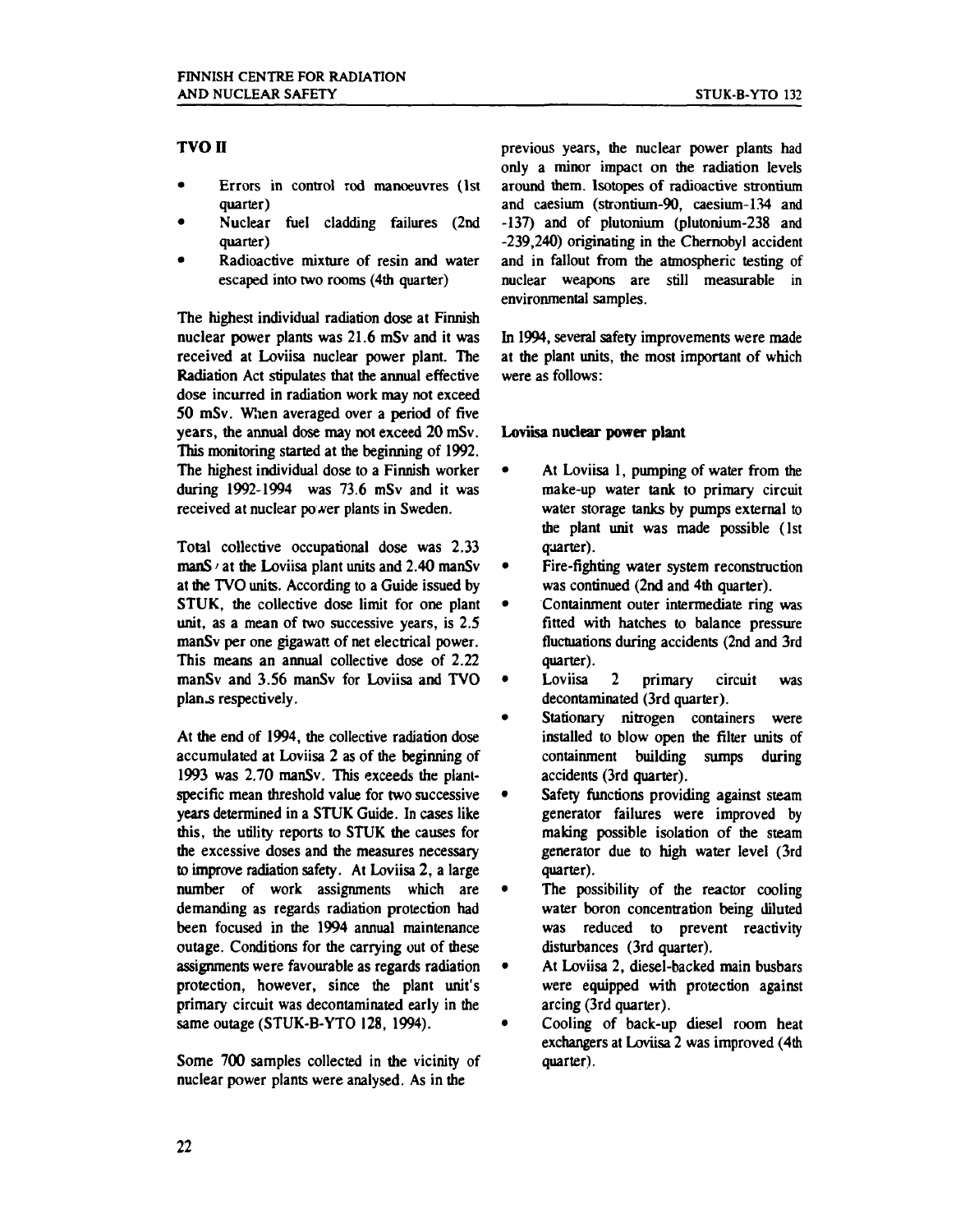#### **TVO nuclear power plant**

- Piping connecting back-up diesel heat exchangers was replaced at TVO II with piping which better resists corrosion (1st quarter).
- Steam line mineral wool insulation was replaced with mirror insulation due to the danger of emergency cooling water circulation being clogged up by insulation dislodging during a potential pipe failure (2nd quarter).
- Filters were installed on the upstream side of the pressure reduction valves of the containment building spray system (to reduce the pressure of nitrogen by which strainers are cleaned) to improve reliability of the valves (2nd quarter).
- Fuel leak monitoring was improved by connecting activity measuring points to the process computer (2nd quarter).
- The core grid supporting nuclear fuel assemblies was replaced at TVO II (2nd quarter).
- Fire protection at TVO II was improved by installing sprinkler protection for the main and the plant transformers (2nd quarter).
- An alarm signal giving an indication of low outdoor air temperature was added to

the process computer and to the alarm printer to ensure supply of fuel to back-up diesels (4th quarter).

Other matters relating to die use of nuclear energy were as follows: STUK reviewed TVO's plans for the disposal of spent nuclear fuel (1st quarter), spent nuclear fuel from Loviisa nuclear power plant was transported to Russia (2nd and 4th quarter) and STUK approved extended operation of the Loviisa 2 reactor pressure vessel until the 2010 annual maintenance outage (4th quarter).

The Nuclear Energy Act was amended to correspond to EU directives and because the principles of action in nuclear waste management have changed (4th quarter). During the year 1994, STUK published two YVL Guides and English-language translations of three Guides which had come into force on an earlier date.

Talks about an agreement between Finland and Russia on information exchange concerning nuclear facilities and early notification of a nuclear accident were concluded (2nd quarter). Finland signed the International Convention on Nuclear Safety and STUK assessed how Finnish regulations fulfill the Convention's obligations (3rd quarter).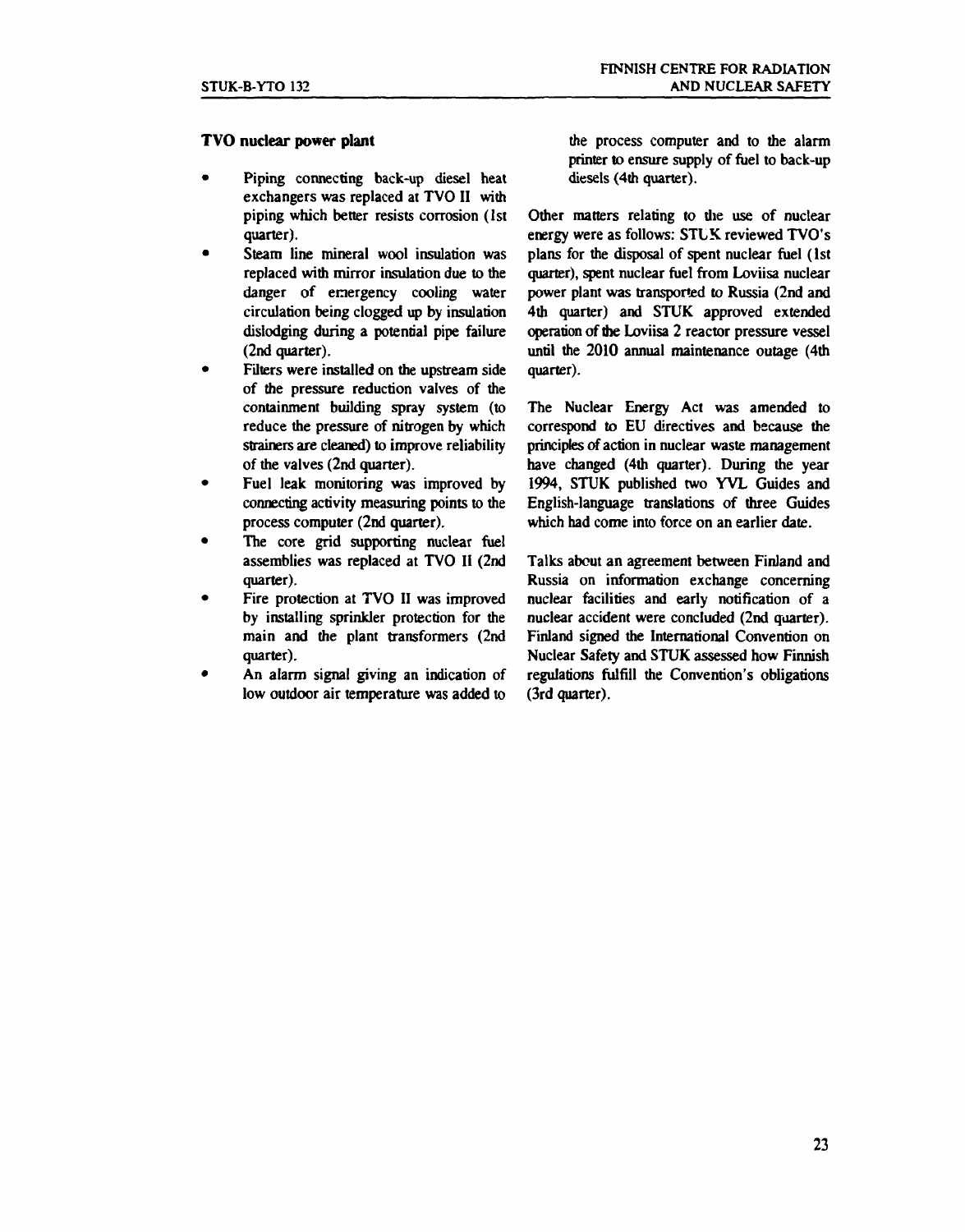

Fig. 5. Mean power of Loviisa 1 in 1994.



Fig. 6. Mean power of Loviisa 2 in 1994.



Fig. 7. Mean power of TVO 1 in 1994.



Fig. 8. Mean power of TVO II in 1994.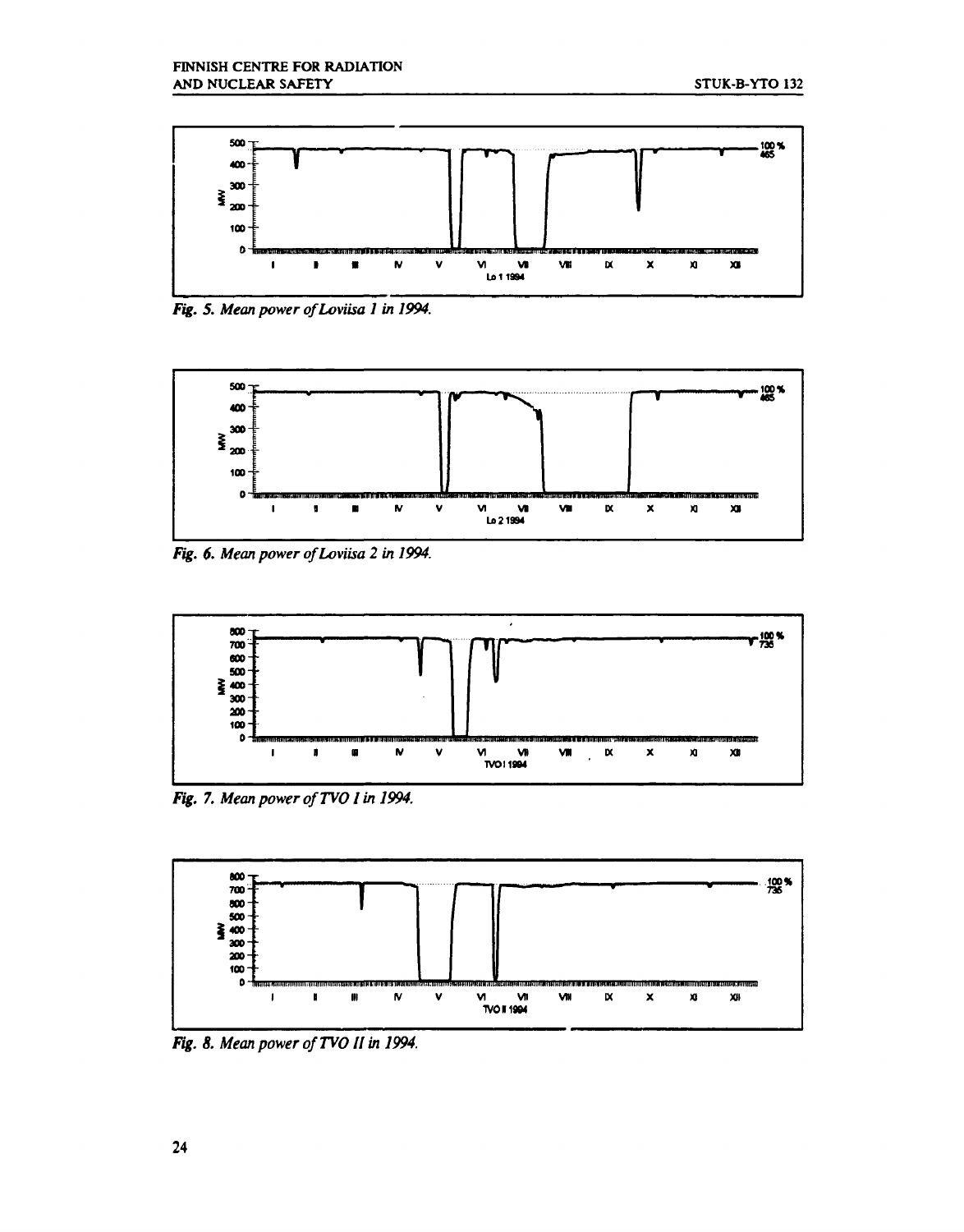#### **APPENDIX 1**

 $-$ 

### **REGULATORY CONTROL OF NUCLEAR FACILITIES**

| <b>Council of State</b><br><b>Decisions</b> | <b>Regulatory control and inspections</b><br>by the Finnish Centre for Radiation and<br>Nuclear Safety                                                                                                                                                                                                                                                                                                                                                                                                                                                           |
|---------------------------------------------|------------------------------------------------------------------------------------------------------------------------------------------------------------------------------------------------------------------------------------------------------------------------------------------------------------------------------------------------------------------------------------------------------------------------------------------------------------------------------------------------------------------------------------------------------------------|
|                                             | Preparation of a nuclear power plant project                                                                                                                                                                                                                                                                                                                                                                                                                                                                                                                     |
| <b>Decision in Principle</b>                | - Preliminary plans for the plant and safety principles<br>$\triangleright$ Location and environmental impact of the plant<br>> Arrangements for nucler fuel and nuclear waste<br>management                                                                                                                                                                                                                                                                                                                                                                     |
|                                             | Plant design                                                                                                                                                                                                                                                                                                                                                                                                                                                                                                                                                     |
|                                             | - Preliminary safety analysis report on the planned<br>structure and operation of the plant plus the preliminary<br>safety analysis                                                                                                                                                                                                                                                                                                                                                                                                                              |
|                                             | > Safety classification of components and structures<br>• Quality assurance plan<br>- Plans for nuclear fuel and nuclear waste management                                                                                                                                                                                                                                                                                                                                                                                                                        |
| <b>Construction Permit</b>                  | > Physical protection and emergency preparedness                                                                                                                                                                                                                                                                                                                                                                                                                                                                                                                 |
|                                             | <b>Construction of plant</b>                                                                                                                                                                                                                                                                                                                                                                                                                                                                                                                                     |
|                                             | • Construction plans, manufacturers, final construction and<br>installation of components and structures<br>- Performance tests of systems<br>- Final safety analysis report on the structure and operation<br>of the plant and the final safety analyses<br>- Probabilistic safety analysis<br>• Composotion and competence of the operating<br>organisation<br>- Technical Specifications<br>• Nuclear fuel management and safeguards<br>- Methods of nuclear waste management<br>- Physical protection and emergency preparedness                             |
| <b>Operating Licence</b>                    | <b>Plant operation</b>                                                                                                                                                                                                                                                                                                                                                                                                                                                                                                                                           |
|                                             | > Start-up testing at various power levels<br>• Maintenance, inspections and testing of components and<br>structures<br>- Operation of systems and the whole plant<br>The operating organisation and management<br>- Training of personnel<br>Qualifications of individuals<br>- Operational incidents<br>- Repairs and modifications<br>• Refuellina<br>- Nuclear fuel management and safeguards<br>- Nuclear waste management<br>- Radiation protection and safety of the environment<br>- Physical protection and emergency preparedness<br>- Fire protection |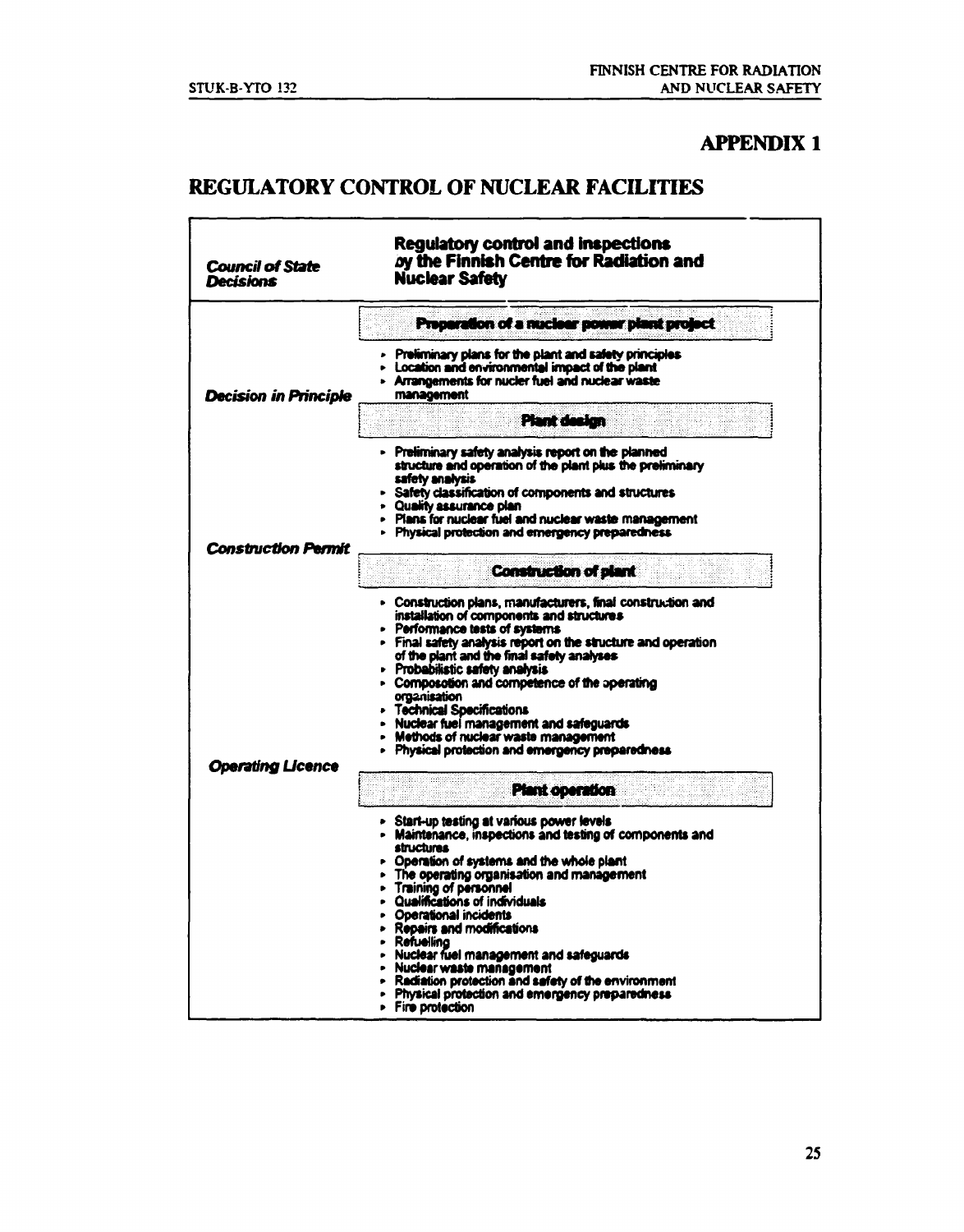### **APPENDIX 2**

### **PLANT DATA**

| 8 Feb. 1977 | 9 May 1977                                  | 465/445                     | Pressurized water reactor<br>(PWR), Atomenergoexport |
|-------------|---------------------------------------------|-----------------------------|------------------------------------------------------|
|             |                                             | 465/445                     | Pressurized water reactor<br>(PWR), Atomenergoexport |
|             |                                             | 735/710                     | Boiling water reactor<br>(BWR), Asea Atom            |
|             | 1 July 1982                                 | 735/710                     | Boiling water reactor<br>(BWR), Asea Atom            |
|             | 4 Nov. 1980<br>2 Sept. 1978<br>18 Feb. 1980 | 5 Jan. 1981<br>10 Oct. 1979 |                                                      |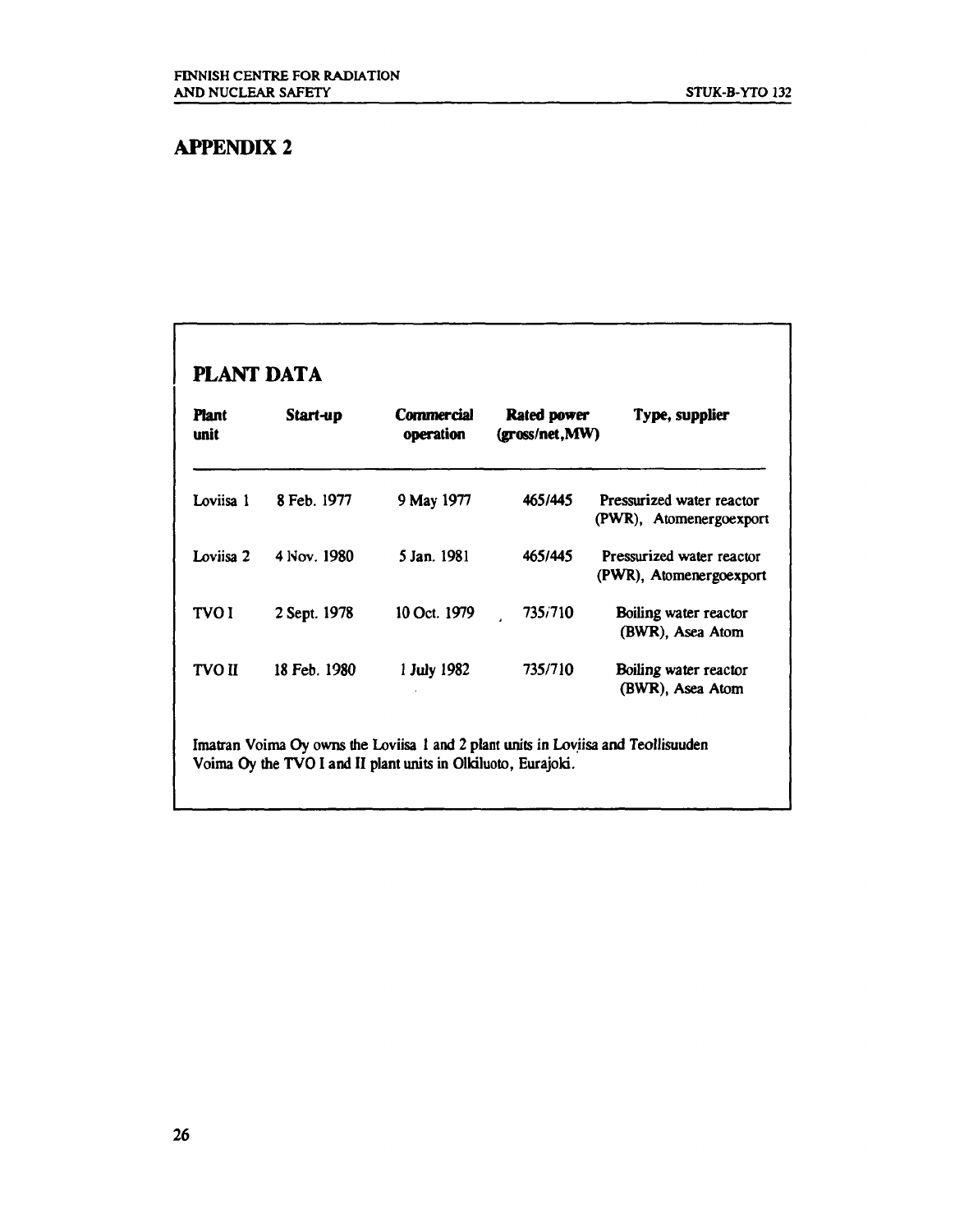## **CONTRIBUTORS**

#### **STUK/Nudear Safety Department:**

Samuel Koivula Jarmo Konsi Pauli Kopiloff Pekka Lehtinen Kristian Maunula Jouko Mononen Mervi Olkkonen (translation) Hannu Ollikkala Rainer Rantala Veli Riihiluoma Seija Suksi

#### **STUK/Research Department:**

Tarja K. Ikäheimonen Seppo Klemola